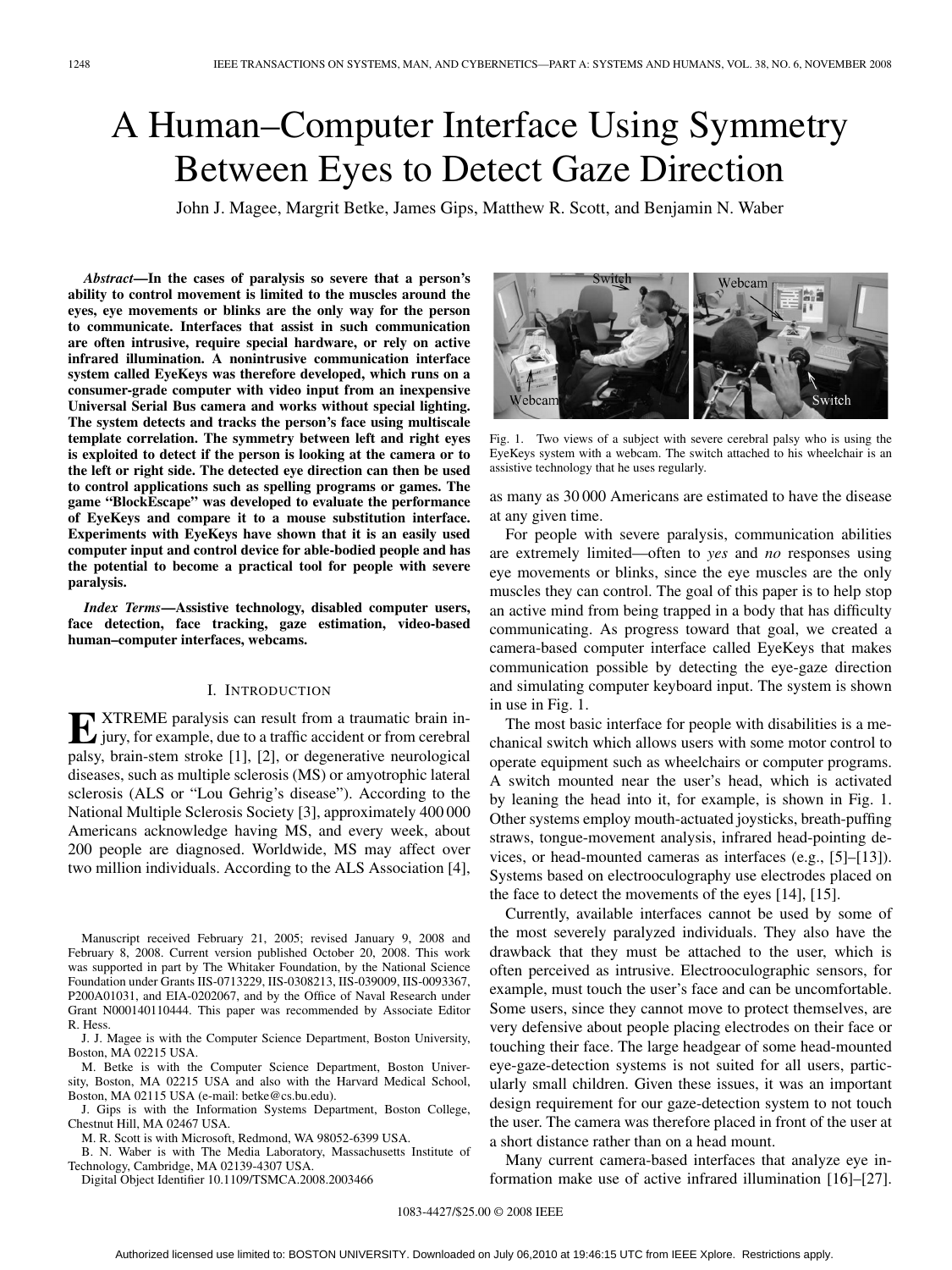

Fig. 2. Communication interfaces for people with severe disabilities: (top) EagleEyes in use with five electrodes. (Bottom) The Camera Mouse in use with (d) a pan/zoom/tilt camera and (c) a webcam. Users with [(a), (b), and (d)] severe cerebral palsy and (c) ALS, (c) write messages, (d) play games, and (b) create art.



Fig. 3. Spelling interface programs for use with the EagleEyes and Camera Mouse interface systems. (Left) Spelling method based on letter groups [30]. (Right) On-screen keyboard [28].

In many approaches, the infrared light reflects off the back of the eye to create a distinct "bright pupil effect" in the image. The light is synchronized with the camera to illuminate the eyes in alternate frames. The eyes are then located by comparing a frame with this bright pupil effect with a subsequent frame without the illuminated pupils. Typically, the relative gaze direction of an eye is found by analyzing the difference between the center of the bright eye pixel area and the reflection off the surface of the eye from the light source. There is a concern that infrared camera-based interfaces require a complicated calibration procedure which is difficult for small children to follow. Another issue is that they are too expensive for many users, typically costing over \$10 000 (e.g., [5]).

Avoiding specialized hardware and infrared light sources are important goals of more recent efforts in designing camerabased computer interfaces for people with severe disabilities (e.g., [28] and [29]). One successful system is the Camera Mouse [28], which is available as a free download at http://www.cameramouse.org. People with disabilities control a mouse pointer by moving their head, nose, chin, finger, or any body feature that they can move, while the system uses video to track the motion (Fig. 2). The Camera Mouse is regularly used by many people to control application programs to enter messages, create art, navigate the Internet, or play games (Fig. 3). It is successful for those who can move their heads or limbs; however, people who can only move their eyes are unable to use it. These are the people for whom we

aim to provide a communication device. Our interface system therefore only uses information from the eyes.

One method to locate the eyes is to use a series of intentional blinks [29], [31], [32]. Some people with severe disabilities simply cannot blink voluntarily. The proposed system does not require a blink-based initialization. It instead tracks the face in order to locate the eyes. Face detection and tracking research has yielded a variety of methods [33], [34] that use features, textures, color, or templates, for example, that are tracked in either two [31], [35]–[37] or three dimensions [38], [39].

Skin color analysis is often used as part of a face detection system (e.g., [31], [35], and [37]). Various methods and color spaces can be used to segment pixels that are likely skin from pixels that may belong to the background. This is a difficult problem because skin tones are widely varied over the population. The system presented here uses color and motion information as a preprocessing mask. Similar approaches have been used previously to segment the background and foreground  $(e.g., [40])$ .

Existing methods for eye detection and tracking, as well as gaze analysis, that do not rely on infrared lighting typically depend on high-resolution images of eyes, often obtained by pan/tilt/zoom cameras or cameras that are head mounted [41]–[49]. The system proposed here was designed around an inexpensive visible-light "webcam," and it works with images that have a lower resolution than the images used in previous approaches (e.g., [41] and [43]–[54]). These approaches require high-resolution images of the eyes for appearance- or featurebased methods that locate, for example, eye corners, eyelids, or contours of the iris. An exception is the work by Kawato and Tetsutani [55], who used low-resolution video to track the position of the eyes by tracking a template region between the eyes, which is updated online. Since EyeKeys works with lower resolution images of the eyes, the user may move further from the camera and still allow the system to function. The use of webcams also allows the system to be made available to people at significantly less expense than those requiring specialized hardware.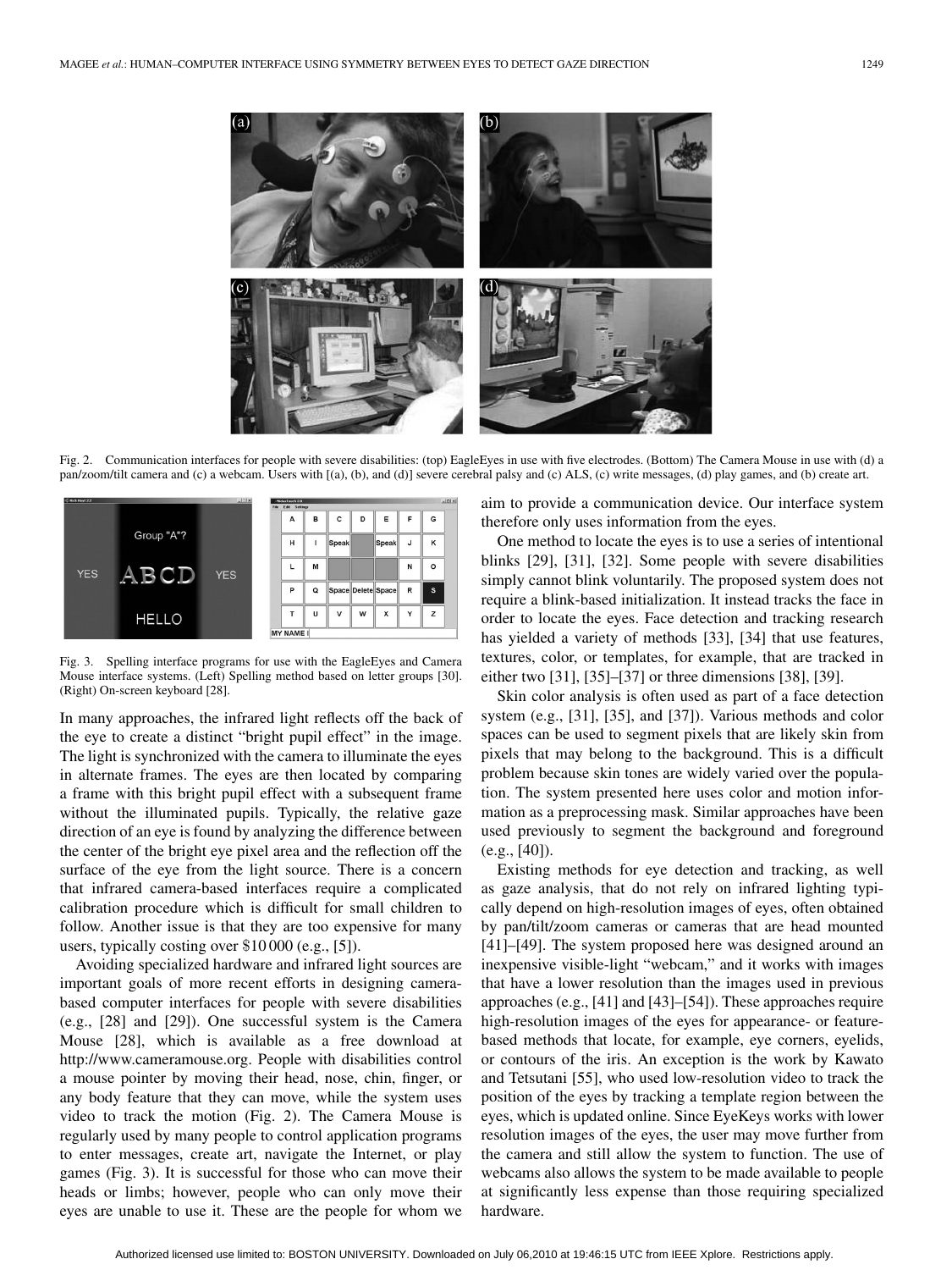

Fig. 4. Configuration layout of the EyeKeys system. The user faces both the camera and the computer monitor. The computer uses the camera to detect if the user's eyes move to the right or to the left. The dashed lines indicate possible view directions of the person's eyes.

Another interesting eye-gaze estimation method is presented by Darrel *et al.* [56]. In this method, the correlation response of three eye templates is measured and interpolated to infer gaze direction. This method may need the templates to be trained on the user for best performance and also relies on images of the eye that are of the same scale as the template.

The EyeKeys system combines existing computer vision techniques in a new way to quickly track the face using multiscale template correlation with the aid of skin color and motion analyses. The left and right eyes are compared to determine if the user is looking at the center or to the left or right side. The new approach exploits the symmetry of the face when comparing the eyes. The output of the system can be used to control applications such as spelling programs or games.

Earlier work and preliminary tests of the system have been reported previously [57]–[59]. In the traditional human– computer interface configuration, the computer user sits in front of a keyboard, mouse, and monitor. Interfaces based on computer vision techniques are designed to mimic that setup, with a camera substituting for the input devices. In the EyeKeys system, instead of hands controlling the keyboard and mouse, the movement of the eyes effectively controls the computer through the use of the camera directed at the user's face (Fig. 4). In the case of a severely disabled user, a dual display is useful in that an assistant can monitor the computer vision interface on one display while the user's application is displayed on the other screen. A triple monitor configuration could also be used so that the user moves his or her eyes between the three displays. The system can also be configured to use a large projected display instead of a monitor.

## II. METHODS

The system consists of two main modules: 1) the face detector and tracker, and 2) the eye analysis module (Fig. 5). The 2-D face tracker locates the scale and position of the face and a region containing the eyes. The eye analysis module then refines the estimate of the location of the eyes and determines if the eyes are looking toward the center, to the left, or to the right of the camera. The output from the eye module can be the input to a simple computer control interface by simulating a key press. The user's eye movements can be interpreted, for example, as a selection command. While the command is issued, the user is supposed to keep his or her head relatively



Output: Left, Right event or Center (default)

Fig. 5. EyeKeys' system flowchart.



Fig. 6. Pyramids  $P_{\text{Color}}$  and  $P_{\text{Motion}}$  before the application of a low-pass filter and  $P_{\rm Correlation}$  computed by the face detection and tracking algorithm. Regions with potential skin color are shown in white in  $P_{\text{Color}}$ . Regions with strong changes in brightness, which are typically due to motion, are shown in white in  $P_{\text{Motion}}$ . High correlation values between face subimage and template face are visualized by bright gray levels in  $P_{\text{Correlation}}$ . The face was detected in the (white cross) third smallest resolution image.

stable. The system assumes that the user is facing the camera and the computer monitor and has the ability to move his or her eye toward the left and right. The user's head should be upright and not rotated away from the camera. Although the system can be calibrated for intersession lighting variations, the system assumes constant intrasession illumination. Illumination is also assumed to be primarily frontal or uniform on the face.

## *A. Face Detection and Tracking*

The system uses color, motion, and correlation-based template matching to detect and track faces. It can detect and track different size faces at various distances to the camera. This allows users to move closer or farther from the camera and still be detected automatically. To achieve this, the system uses image pyramids [60], as shown in Fig. 6. Each pyramid consists of eight levels. The highest resolution image in the pyramid is the  $640 \times 480$  video frame, and the lowest resolution image contains  $32 \times 24$  pixels. In each level of the pyramid, the system searches for a face of size  $12 \times 16$ . This approach allows the system to operate in real time. The level of the pyramid at which the face is detected can then be used to infer the "true" size and location of the face, which is the size and location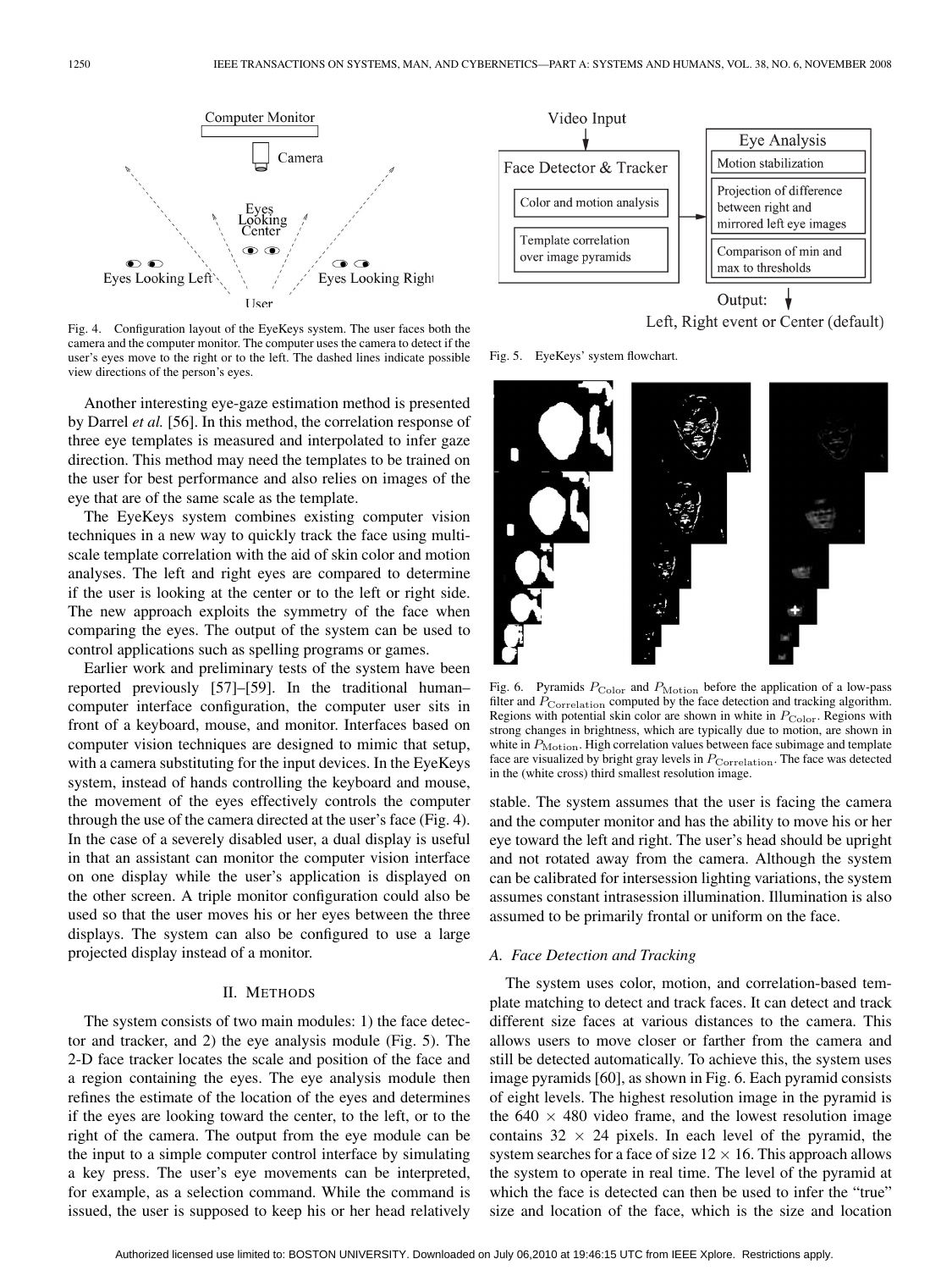

Fig. 7. (Top row) Intermediate images produced during color analysis. (a) Regions with potential skin color are shown in white. (b) Low-pass filtering of image (a). (c) Binary color mask computed by thresholding image (b). The facial features (nose and eyes) in (a) are marked as potential face pixels in (c); some background pixels in (a) are removed in (c). (Bottom row) Intermediate images produced during motion analysis. (d) Regions with motion, computed from frame differencing, are shown in white. (e) Low-pass filtering of image (d). (f) Binary motion mask computed by thresholding image (e).

of the face in the original video frame. In the case where the person is far from the camera and appears relatively small in the video frame, the system can efficiently detect the face in a high-resolution level of the pyramid. In the case where the person is close to the camera and therefore appears relatively large in the original video frame, the face is detected efficiently in a lower resolution level of the pyramid.

The face tracking algorithm computes pyramids  $P_{\text{Color}}$  and  $P_{\text{Motion}}$  from the result of a color histogram lookup  $C$  and a motion image M, as described in Sections I and II hereafter. These pyramids are used to mask the pyramid  $P_{Input}$  of the input video frame to yield a pyramid  $P_{\text{MaskedInput}}$ , which is then used to compute a pyramid  $P_{\text{Correlation}}$  of template correlation values, as described in Section III hereafter.

# **Face Detection and Tracking Algorithm**

**input**: Color video,  $640 \times 480$  pixels, state at  $t - 1$ **output**: Location and scale of face:  $(x, y, scale)$ . **for** *Each video frame*  $I_t$  **do** /<sup>∗</sup> **Color image analysis** <sup>∗</sup>/  $C_t \leftarrow$  histogram-lookup $(I_t)$  $P_{\text{Color}} \leftarrow$  pyramid-decimate $(C_t)$  $P_{\text{Color}} \leftarrow \text{average-filter}(P_{\text{Color}}, 12 \times 16)$  $P_{\text{Color}} \leftarrow \text{threshold}(P_{\text{Color}}, 10)$ /<sup>∗</sup> **Motion analysis** <sup>∗</sup>/  $M_t \leftarrow |I_t - I_{t-1}|$  $P_{\text{Motion}} \leftarrow$  pyramid-decimate $(M_t)$  $P_{\rm Motion} \leftarrow \text{average-filter}(P_{\rm Motion}, 12 \times 16)$  $P_{\text{Motion}} \leftarrow \text{threshold}(P_{\text{Motion}}, 10)$  $P_{\text{Motion}} \leftarrow$  add-prior-location ( $P_{\text{Motion}}$ , x, y, scale, state at  $t - 1$ ) /<sup>∗</sup> **Correlation-based template matching** <sup>∗</sup>/  $P_{\text{Input}} \leftarrow$  pyramid-decimate( $I_t$ )  $P_{\text{MaskedInput}} \leftarrow P_{\text{Input}} \& P_{\text{Color}} \& P_{\text{Motion}}$  $P_{\text{Correlation}} \leftarrow \text{correlate} (P_{\text{MaskedInput}}, \text{face template})$ /<sup>∗</sup> **Find location and scale of the face** <sup>∗</sup>/  $(x, y, scale) \leftarrow arg-max-value(P_{Correlation})$ 



*1) Skin Color Analysis:* The color input image, which contains three 8-bit values for each pixel in the red/green/blue color space, is converted into the luminance/chrominance (YUV)

color space [61]. A binary map of likely skin pixels in the image [Fig. 7(a)] is created by comparing the UV values of the image to a histogram of UV values for skin pixels in a set of training images. The color histogram was trained on images of 15 different faces. For each face, the pixels within a rectangle covering most of the facial region were considered skin pixels. The histogram can be retrained during system operation by clicking on areas of skin in the live video. The histogram can be saved and loaded so that it can be used again for the same user or lighting conditions without retraining. This is useful if the default histogram is not appropriate for a specific user or environment.

The binary map of likely skin pixels [Fig. 7(a)] is smoothed with a 5  $\times$  5 approximation to a Gaussian filter [60], [62] [Fig. 7(b)] and then decimated into the other pyramid levels by removing rows and columns. In each pyramid level, a low-pass filter that averages the grayscale values over a neighborhood of  $12 \times 16$  is applied, which is the size of the face that the system aims to detect in that level. Thresholding the filter output by ten gray levels then yields a binary image of potential face regions [Fig. 7(c)]. The filter and threshold serve to remove small areas in the background, which are incorrectly detected as skin, and fill in holes in the binary mask  $[Fig. 7(a)]$ , which were not detected as skin but could be part of the face.

*2) Motion Detection:* As in the skin color analysis, a preprocessing mask—here, the motion mask [Fig. 7(f)]—is created to aid face detection. The analysis is based on the assumption that, if the user moves, frame differencing should find the pixels where motion occurs in the image. The frame differencing creates the motion image [Fig. 7(d)]

$$
M(x, y) = |I_t(x, y) - I_{t-1}(x, y)| \tag{1}
$$

where the pixel values  $M(x, y)$  are the absolute difference between the grayscale values of the current image frame  $I_t$  and the previous image frame  $I_{t-1}$  (grayscale values are provided by the Y channel of the YUV color image). Since the frame rate of the camera used is 15 frames per second, those frames represent images taken approximately 67 ms apart. A higher frame rate may require the algorithm to be modified to maintain a similar temporal separation between frames.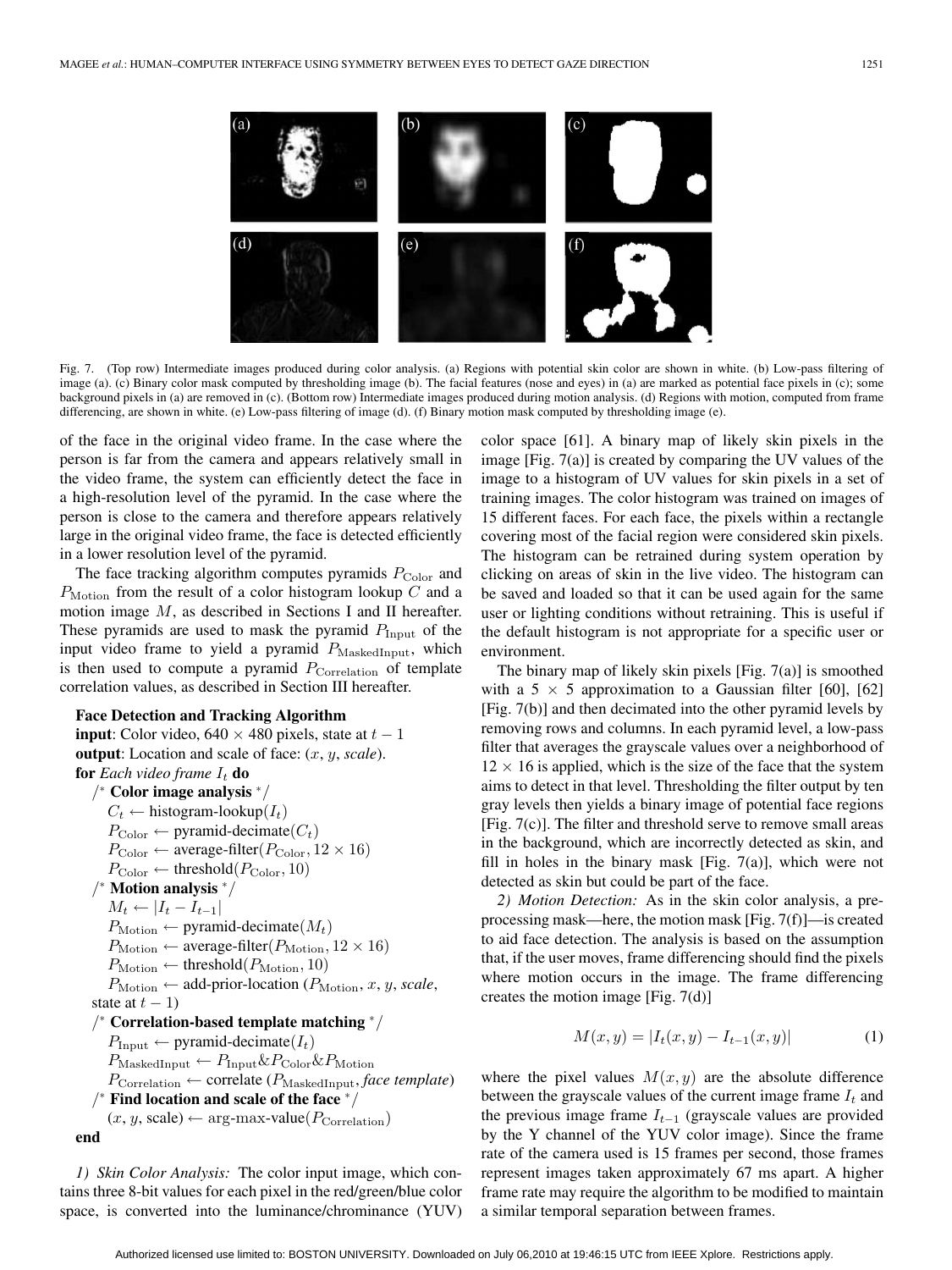

Fig. 8. (Left) Average and (right) user-specific face templates used by the correlation algorithm to find the scale and location of the face. In this userspecific face template, the user was more brightly lit from one side.

The motion image is decimated into a pyramid. As in the color analysis, the goal is to find a face of size  $12 \times 16$ . A low-pass averaging filter of support  $12 \times 16$  is therefore applied to remove motion that cannot be due to the motion of the face [Fig. 7(e)]. Subsequent thresholding with a threshold value of ten gray levels then results in the binary motion mask [Fig. 7(f)]. Fig. 6(b) shows a motion mask pyramid with the low-pass filter disabled to better highlight pixels that contribute to the motion image.

In the case when there is little or no motion, the system tries to find the face near the same location and scale as found in a previous frame. It sets the locations within five pixels of the previously found face location to one in the binary motion image and thus prevents the motion mask from excluding the previous face location from subsequent processing. The two adjacent motion pyramid levels are also modified in this way to account for small movements toward or away from the camera, which are not detected by the motion analysis. When the system initializes and there is no previously detected face location, the center of the image is set as the default prior location for all pyramid levels.

*3) Detection and Tracking Via Correlation:* Template matching based on the normalized correlation coefficient [63] is used to estimate the location of the face. A  $12 \times 16$  face template [Fig. 8(a)] was created by averaging the brightness values of eight face images aligned by a paint program. The grayscale images in the input pyramid are convolved with the binary images in the color and motion pyramids, which yields a pyramid  $P_{\text{MaskedInput}}$  of masked grayscale images [Fig. 6(c)]. The face template is then correlated with the images over all levels of  $P_{\text{MaskedInput}}$  in order to search for the position and scale of the face in the scene that matches best with the template face. The maximum correlation peak among all of the levels indicates the location of the face. The scale of the face is inferred by the level of the pyramid at which the maximum is found. Masking the grayscale input image with information from the color and motion analyses serves two purposes. First, it eliminates possible ambiguous correlation peaks in the background, and second, the search space for the correlation function is reduced.

An average face template has been used previously in face detection (e.g., [64]). EyeKeys can detect faces that were not used in creating the default template, because the default template is a relatively small and coarse representation of an



Fig. 9. Motion detected by frame differencing is thresholded and used as a mask for the left–right image differencing.

"average human face." The operator also has the option to initialize the template with the face of the current user. This can be done by clicking on the user's nose in the image on the screen and then selecting the correct face scale. Note also that, to allow detection and tracking of the interface user's face, there should be only one face in the field of view of the camera.

*4) Computational Complexity of Face Tracker:* The correlation module of the face tracker is the most computationally expensive function of the system. The face tracker employs multiscale techniques in order to provide real-time performance. The template correlation over the image pyramid is more efficient than performing multiple correlations with a scaled template. Color and motion information is used to improve accuracy and reduce the search space of the template matching method, which further improves efficiency.

In the face detection, all of the following processes have a computation time that is linear in the number of pixels in the image: histogram lookup, pyramid decimation, thresholding, frame differencing, and image masking. The averaging filter and normalized correlation have a fixed filter size; thus, they remain linear in the number of pixels.

## *B. Eye Analysis*

Given the estimate of face location provided by the face tracker, the approximate location and scale of the eyes can be inferred from simple anthropomorphic properties: The eyes must be located in a region above the center of the face, the left eye must be on the right side of this image region, and the right eye is on the left. Taking advantage of these properties, the eye analysis module crops out two subimages containing the eyes from the highest resolution image. The size of the subimages depends on the scale at which the face was found. To simplify the eye analysis, the system produces eye images of a fixed size of  $60 \times 80$  pixels by linear interpolation.

*1) Motion Analysis and Stabilization and Eye-Corner Detection:* Ideally, the system computes cropped eye images in which the position of the eyes does not change even as the head moves. However, a slight movement of the head may not be accurately tracked by the face tracker, which would result in an apparent movement of the position of the eyes within the cropped eye images. Our method requires the eyes to be located in the same position in each cropped eye image. Motion in the cropped eye images also occurs during blinks and eye movements. The system tries to distinguish these different movements and only use the eye movements as a communication tool. It therefore "stabilizes" the eye images so that further analysis can provide information about gaze direction.

The stabilization process involves frame differencing (1), which creates a binary eye-motion image (Fig. 9) with a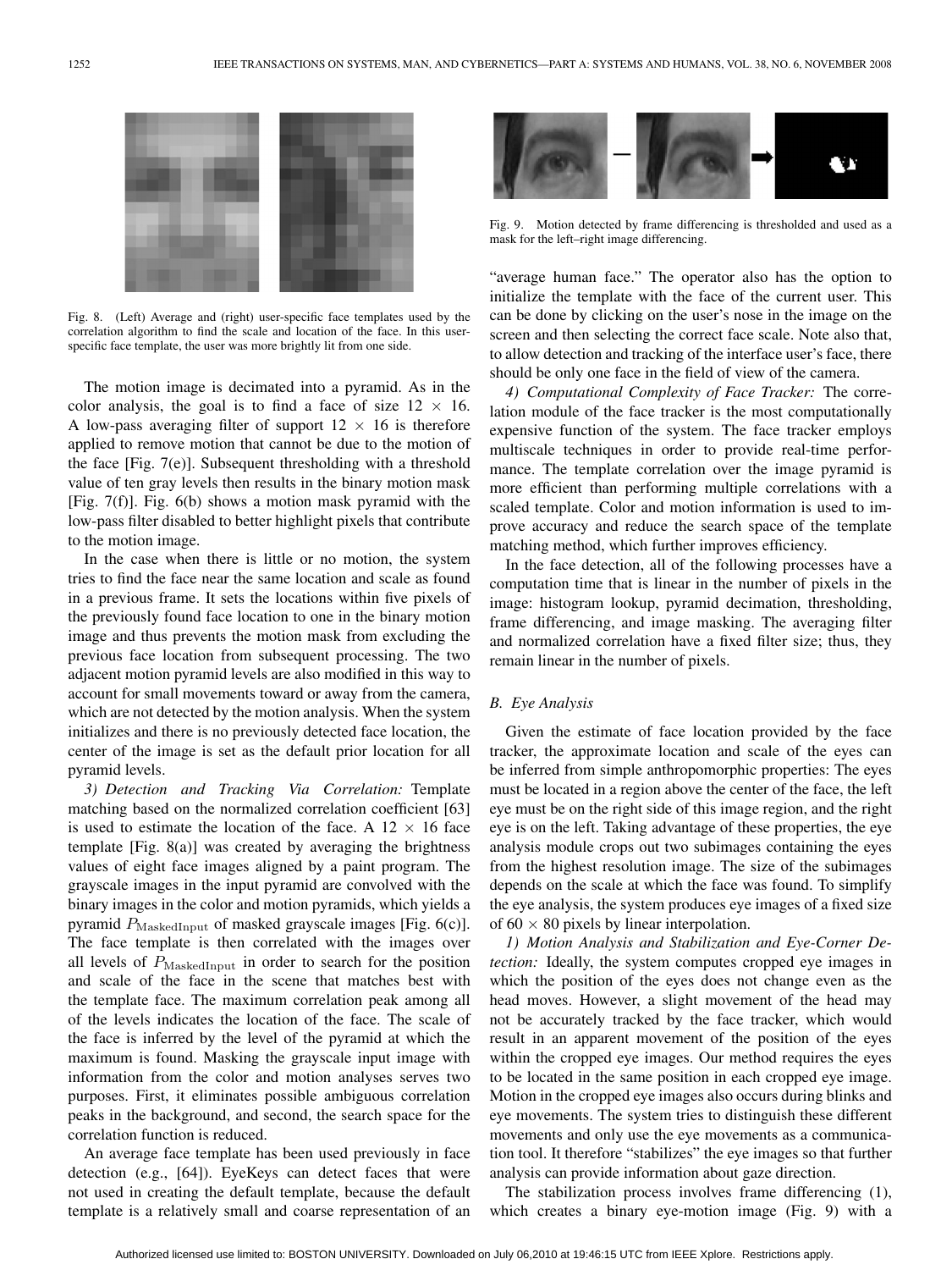

Fig. 10. Two gaze examples: (Left column) A gaze straight ahead and (right column) a gaze to the user's left. (Top and middle) Eye images automatically extracted from input video by face tracker and aligned by motion analysis. (Top) Right eye. (Middle) Mirrored left eye. (Bottom) Difference between top and middle images; zero values shown in gray. Right difference image shows a region of low brightness difference values in black and high brightness difference values in white.

threshold value of 30 units of grayscale differences. The first-order moments or "centers of mass" [62] of these images are then used to adjust the estimates of the eye locations in the face image.

In some cases, the first-order moments of the binary eye-motion images do not yield proper alignment of the eye images. A secondary alignment technique based on detecting eye corners was thus introduced. This method uses an  $8 \times 8$ image template of an eye corner for each eye. The peak of the normalized correlation coefficient is found in each corresponding eye image. The located eye corners are then used to adjust the cropped eye images so that the left and right eye images will properly align for comparison (see below). A moving history of the eye-corner locations is used to determine if the motion-based estimate described earlier is used or if the current best correlation match is used to adjust the eye locations.

The two eye regions are recentered at the newly estimated eye locations. The eyes then appear in the *same* relative locations in the eye images.

*2) Left–Right Eye Comparisons:* The following original method is the most important contribution of this paper. The system compares the stabilized left and right eye images to determine where the user is looking. To accomplish this, it mirrors the left eye image  $I_{\ell}$  (Fig. 10, middle) and subtracts it from the right eye image  $I_r$  (Fig. 10, top). If the user is looking straight at the camera, the brightness difference is very small (Fig. 10, bottom left), and the system concludes that the user is looking straight. If the eyes are looking left, the left eye appears to look right in the mirrored left eye image, and the brightness difference of the eye images is large (Fig. 10, bottom right) and the system can conclude that the user is looking to the side. To determine the direction, the signed differences are projected onto the *x*-axis to yield a vector  $\mathbf{a} = a_1, \dots, a_m$ , where

$$
a_i = \sum_{j=1}^{n} (I_r(i,j) - I_\ell(m-i,j))
$$
 (2)



Fig. 11. Results of projecting the signed difference between right and mirrored left eyes onto the  $x$ -axis. (Top) Result of left-looking eyes. (Bottom) Result of right-looking eyes.

where  $m$  is the eye image width, and  $n$  is the height. If the user is looking left, this signed difference operation creates large values in the projection because the dark-gray iris and pupil pixels in  $I_{\ell}$  are subtracted from the light-gray eye sclera pixels in  $I_r$ , followed by small values in the projection because lightgray eye sclera pixels in  $I_{\ell}$  are subtracted from dark-gray iris and pupil pixels in  $I_r$ . Vice versa, if the user is looking right, there will be a valley in the projection, followed by a peak (Fig. 11). If the user is looking straight, the grayscale values of the two eye images are similar, thus creating low values in the projection.

If the illumination of the face is not primarily uniform or from the front, the difference of illumination of the eyes may push the projections up or down. To compensate for this, if side illumination is present, the projections are adjusted up or down by 50% of the difference of the average brightness between the left and right eye images.

Two thresholds  $T_p$  and  $T_d$  are used to evaluate whether an eye motion occurred to the right, left, or not at all. First, the maximum and minimum components

$$
a_{\min} = \min_i(a_i) \qquad \qquad a_{\max} = \max_i(a_i) \qquad \qquad (3)
$$

of the projection vector **a**, where  $i = 1, \ldots, m$ , are compared to the projection threshold  $T_p$ :

$$
a_{\min} < -T_p \qquad \qquad a_{\max} > T_p. \tag{4}
$$

A threshold value  $T_p = 750$  assures that there is a sufficient brightness difference between the mirrored left eye and the right eye to indicate a motion.

The second threshold  $T_d$  is used to guarantee a minimal spatial difference between the minimum and maximum projection values when motion is detected. This helps prevent motion that is not an intentional eye movement from being detected. The

Authorized licensed use limited to: BOSTON UNIVERSITY. Downloaded on July 06,2010 at 19:46:15 UTC from IEEE Xplore. Restrictions apply.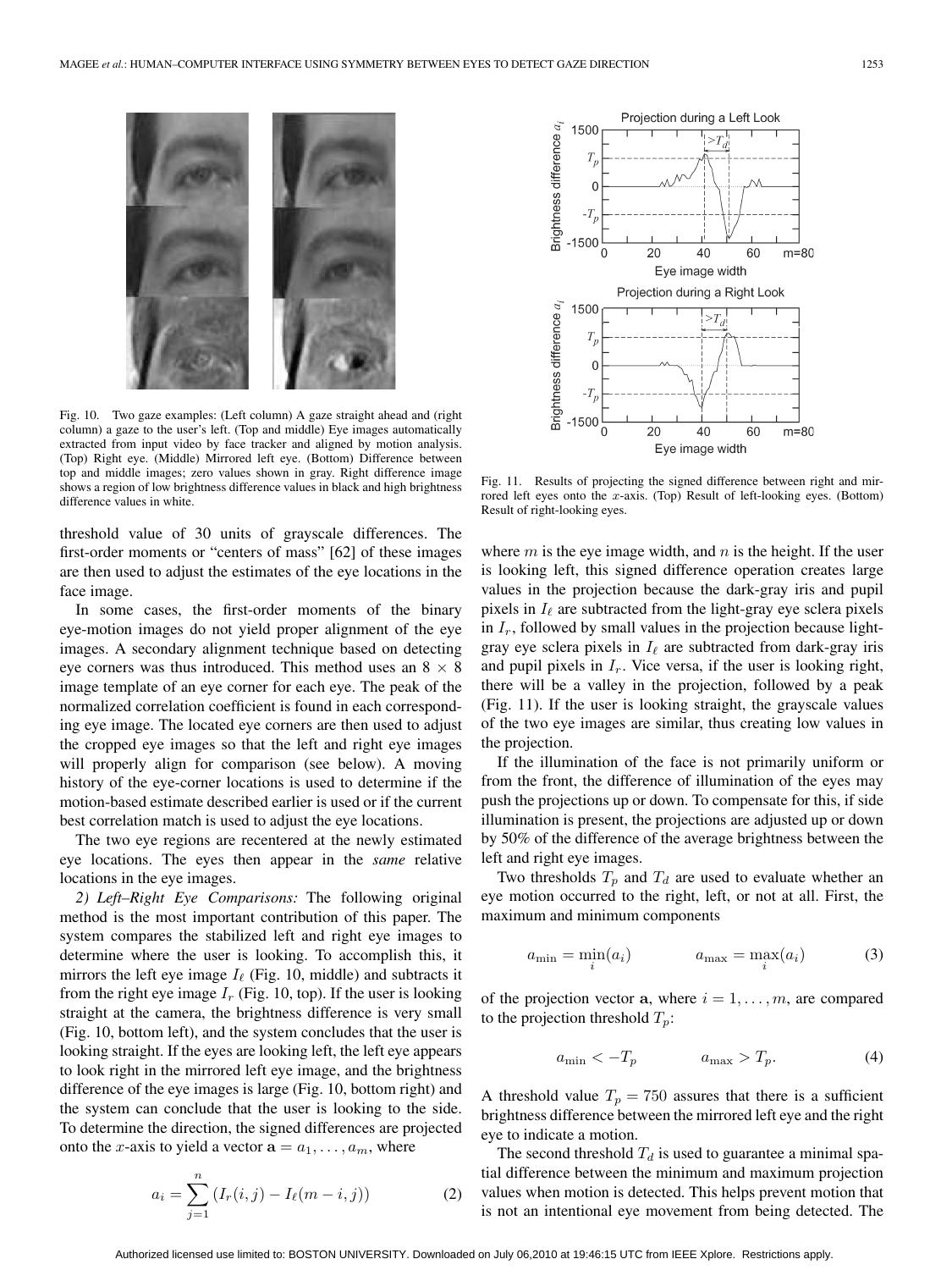implementation uses a value of  $T_d = 8$  pixel units. Given the indices

$$
i_{\min} = \arg\min_{i}(a_i) \qquad i_{\max} = \arg\max_{i}(a_i) \qquad (5)
$$

of the minimum and maximum projection values, the direction of motion is determined as follows:

 $i_{\text{max}} - i_{\text{min}} > T_d \Rightarrow$  'right motion' (6)

$$
i_{\max} - i_{\min} < -T_d \quad \Rightarrow \text{ 'left motion.'}
$$

The thresholds can be adjusted to change the specificity and sensitivity of the system in detecting eye motion and gaze direction. The computational complexity of the eye analysis, in particular, resampling, first-order moments, and difference projections, is linear in the size of the input image. The search for the minimum and maximum projection values is linear in the width  $m$  of the cropped eye image.

## **Gaze Analysis Algorithm**

**input**: Video 640  $\times$  480, face location and scale  $(x, y, scale)$ **output**: Gaze classification: *left*, *center* (default), *right* **for** *Each video frame*  $I_t$  **do** 

```
/∗ Compute eye region of interests (ROIs)∗/
        ROI<sub>left</sub> \leftarrow compute-ROM(x, y, scale, left)ROI_{right} \leftarrow compute-ROM(x, y, scale, right)/∗ Crop and rescale eye images ∗/
        I_{\ell,t} \leftarrow \text{crop-resize-ROI}(I_t, \text{ROI}_{\text{left}}, scale)I_{r,t} ← crop-resize-ROI(I_t, ROI<sub>right</sub>, scale)<br>*/ Motion stabilization */
        M_{\ell,t} \leftarrow |I_{\ell,t} - I_{\ell,t-1}|M_{\ell,t} \leftarrow threshold(M_{\ell,t}, 30)M_{r,t} \leftarrow |I_{r,t} - I_{r,t-1}|M_{r,t} \leftarrow threshold(M_{r,t}, 30)Moment<sub>\ell</sub> \leftarrow first-order-moment(M_{\ell,t})Moment<sub>r</sub> ← first-order-moment(M_{r,t})I_{\ell} \leftarrow recenter-eye(I_{\ell,t}, Moment<sub>\ell</sub>, Corner-Template<sub>\ell</sub>)
        I_r \leftarrow recenter-eye (I_{r,t}, \text{Moment}_r, \text{Corner-Template}_r)/∗ Left-right eye comparison ∗/
        \frac{1}{k} M_{\ell} and M_r are recentered motion masks */
        I_{\ell} \leftarrow I_{\ell} \& M_{\ell}, \quad I_r \leftarrow I_r \& M_r\mathbf{a} \leftarrow compute-difference-projection(I_{\ell}, I_r)\mathbf{a} \leftarrow \text{illumination-compensation}(\mathbf{a}, I_{\ell}, I_r)a_{\min} \leftarrow \min(\mathbf{a}), \quad a_{\max} \leftarrow \max(\mathbf{a})i_{\min} \leftarrow \arg \min(\mathbf{a}), \quad i_{\max} \leftarrow \arg \max(\mathbf{a})if a_{\min} < -T_p and a_{\max} > T_p then
            if i_{\text{max}} - i_{\text{min}} > T_d output: right<br>if i_{\text{max}} - i_{\text{min}} < -T_d output: left
                 i_{\text{max}} - i_{\text{min}} < -T_d output: left
    Default Output: center
end
```
# *C. Controlling the Computer With EyeKeys*

The detected direction of gaze motion is used to control the computer by sending a message to the operating system to simulate an event, such as a keyboard press. A limit was set on how frequently events can be triggered in order to prevent too many events in quick succession from being triggered.

TABLE I INTERFACE MAPPINGS FOR HCI APPLICATIONS

| Application            | <b>Left Look</b>       | <b>Right Look</b> |
|------------------------|------------------------|-------------------|
| Scan-based text entry  | Select letter          |                   |
| Group-based text entry | Select group or letter |                   |
| Selection text entry   | highlight next letter  | select letter     |
| Web browser            | Go to next link        | Follow current    |
|                        |                        | link              |
| BlockEscape game       | Move block left        | Move block        |
|                        |                        | right             |
| Driving game           | Drive left             | Drive right       |

Experimental analysis found that setting this limit to once every 0.5 s works well. In the default version of EyeKeys, when "right motion" is detected (6), a right arrow key press is simulated. When "left motion" is detected (7), a left arrow key press is simulated. The simulated keys can be changed, depending on the application the user wishes to control. In addition to key presses, EyeKeys can simulate left and right mouse movements.

Examples of human–computer interaction (HCI) programs that can be used with EyeKeys are scan-based text entry programs, augmented web browsers, and some games. Table I gives possible mappings for some applications that work under the constraint that only two types of inputs are possible.

Scan-based text entry programs use an on-screen keyboard or other groups of letters placed on the screen (Fig. 3) and automatically scan through the choice of letters or groups of letters [65], [66]. When the intended group or letter is highlighted, the user can select it by moving the eyes either left or right. Looking center means "select nothing." Alternatively, looking at one direction can move the highlighted selection to the next letter, while looking the other direction can select the currently highlighted letter. Using these methods, the computer user can construct words or entire sentences.

EyeKeys can be used as an interface to navigate the World Wide Web if the detected direction of gaze motion is used to control the tab and enter keys. Looking left maps to the tab key to move to the next link, and looking right maps to the enter key to follow a link. Web sites yahoo.com or myway.com have starting pages useful for navigating the Web with EyeKeys due to their hierarchical menus. Finding a page, for example, with the weather in Boston requires following only four links: Weather  $\rightarrow$  United States  $\rightarrow$  Massachusetts  $\rightarrow$  Boston. For a satisfying browsing experience, currently available web browsers would have to be augmented to allow the use of the "back" button. The browser by Larson and Gips [67], for example, asks each time a new page appears whether the user wants to proceed or go back.

#### *D. BlockEscape Game*

The game BlockEscape was developed as a tool to test the performance of EyeKeys as an interface. The game can also be configured with other camera-based interfaces, such as the Camera Mouse [28], to test their performance. The goal was to create a game that provides test subjects with an engaging experience and, at the same time, gathers statistics about the interface performance. This was a challenging task because people with severe disabilities can typically only play for short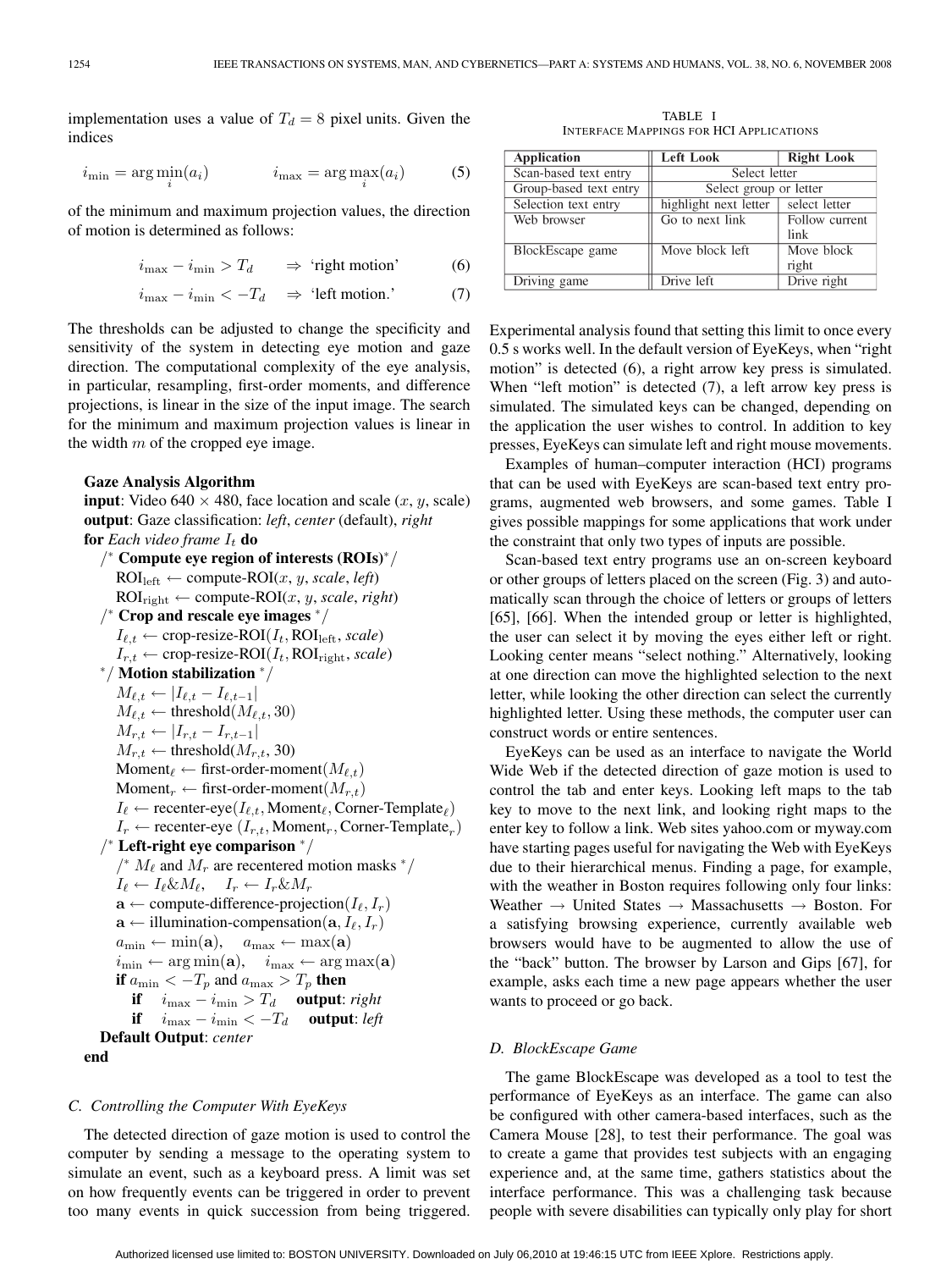

Fig. 12. Screenshot of the game BlockEscape. As the white block falls toward the bottom of the screen, the player navigates it through the holes in the black walls, which move upward, by initiating "move block left" or "move block right" commands.

periods of time, and during this time, performance data must be collected.

In the BlockEscape game (Fig. 12), the screen contains a number of horizontal walls that are separated vertically by a fixed distance. Each wall has one or more holes of various widths. The number of and distance between walls and the number and width of holes are parameters that can be set before playing. At the beginning of the game, a block appears on top of the screen. The goal of the game is for the user to lead the block through the holes in the walls until it reaches the bottom of the screen. The game was implemented so that the user only needs to initiate the block's horizontal movement by issuing "move block left" or "move block right" commands. The block continues to move in the initiated direction until the user issues a command for movement in the opposite direction. The block's vertical motion is automatic—when a hole is reached, the block "falls through" to the next wall or at bottom of the screen. The speed of the block can be set before playing.

The game can be configured so that, at the beginning of playing, the screen is empty, and during playing, the walls appear at the bottom of the screen and move upward at a constant rate. When a wall reaches the user's block, it pushes the block upward. The user wins if he or she leads the block through the holes in the walls to the bottom of the screen and loses if a wall pushes the block up to the top of the screen. The higher the wall speed is set, the more difficult the game becomes. The wall sequence of a particular play can be reconstructed, allowing the user to play the same game multiple times. This also allows different users to play the same game, which was useful for the analysis of EyeKeys. During playing, usage statistics, in particular, the departure of the user-controlled block from an optimal path, were computed based on the positions of the block, walls, and holes and compiled into Extensible Markup Language documents. In the case for games with single-hole walls, the distance  $d_{i,t} = |x_{i,t} - h_i|$  from the block's position  $x_{i,t}$  on wall i at time t to hole  $h_i$  was computed and compared with previous distance  $d_{i,t-1}$ . A binary deviation score  $b_{i,t}$  was defined to measure whether the block moved closer or farther away from the hole:

$$
b_{i,t} = \begin{cases} 0, & \text{if } d_{i,t} < d_{i,t-1} \text{ or } t = 1\\ 1, & \text{otherwise} \end{cases} \tag{8}
$$

for  $t = 1, \ldots, T_i$ , where  $T_i$  is the number of the game-update cycles during which the block is on wall  $i$ . Note that this deviation measure can be easily extended to include cases with multiple holes in a wall. The departure  $D$  from the optimal path was accumulated for the  $n$  walls of the game:

$$
D = \sum_{i=1}^{n} \sum_{t=1}^{T_i} b_{i,t}.
$$
 (9)

The optimal path could be easily determined by a player. Thus, when the keyboard was used to control the block movement,  $D$ was zero. When a video-based interface was used, the nonzero values of D were assumed to be due to false detections of the interface rather than misjudgments of the player. Here, the term "false detection" refers to two problems—false classification, for example, the user wanted to issue a move-left command by looking left and the interface falsely detected a right look. It also refers to false positive detection, i.e., the user looked around without the intent to issue a command, but the system interpreted the look as a command.

## III. EXPERIMENTS AND RESULTS

## *A. EyeKeys Detection and Classification Experiment*

Experiments were conducted to determine if the system can detect when a user intentionally looks to the left or to the right.

*1) Methodology:* EyeKeys was tested with the camera mounted on the end of an articulated arm, which allowed the camera to be optimally positioned in front of the computer monitor (Fig. 4). In this experiment, the Universal Serial Bus (USB) camera used was a Logitech Quickcam Pro 4000 with a retail price of \$79.99 in 2004. (We also observed the system in use with other cameras of the same and different models.) The tests were run on an Athlon 2100 computer and conducted at the Image and Video Computing laboratory at Boston University.

The default face template used by the tracker was first updated to include the test subject (to isolate the performance of the eye analysis method). Test subjects were told to look at the computer monitor. When asked to look left, the tester was instructed to move his or her eyes to look at a target point to the left of the monitor. A similar target was to the right side of the monitor. After the look was completed, the user was asked to look back at the monitor.

A random sequence of 20 looks was created: ten to the left and ten to the right. The same sequence was used for all the test subjects. The system's classification of each look was recorded. If the system did not recognize a look, the user was asked to repeat it. The number of tries required to make a recognition was recorded. The first experiment involved tests without the eye-corner stabilization method, while the second experiment included the eye-corner stabilization method.

*2) Results:* In the first experiment, the EyeKeys system was tested by eight able-bodied people. The faces of all test subjects were correctly tracked in both location and scale while moving between 50 and 150 cm from the camera. The system correctly classified 140 (87.5%) of the 160 detected looks to the left or right. For the system to detect 160 looks, the users had to make 248 attempts. On average, 1.77 (248/140) actual looks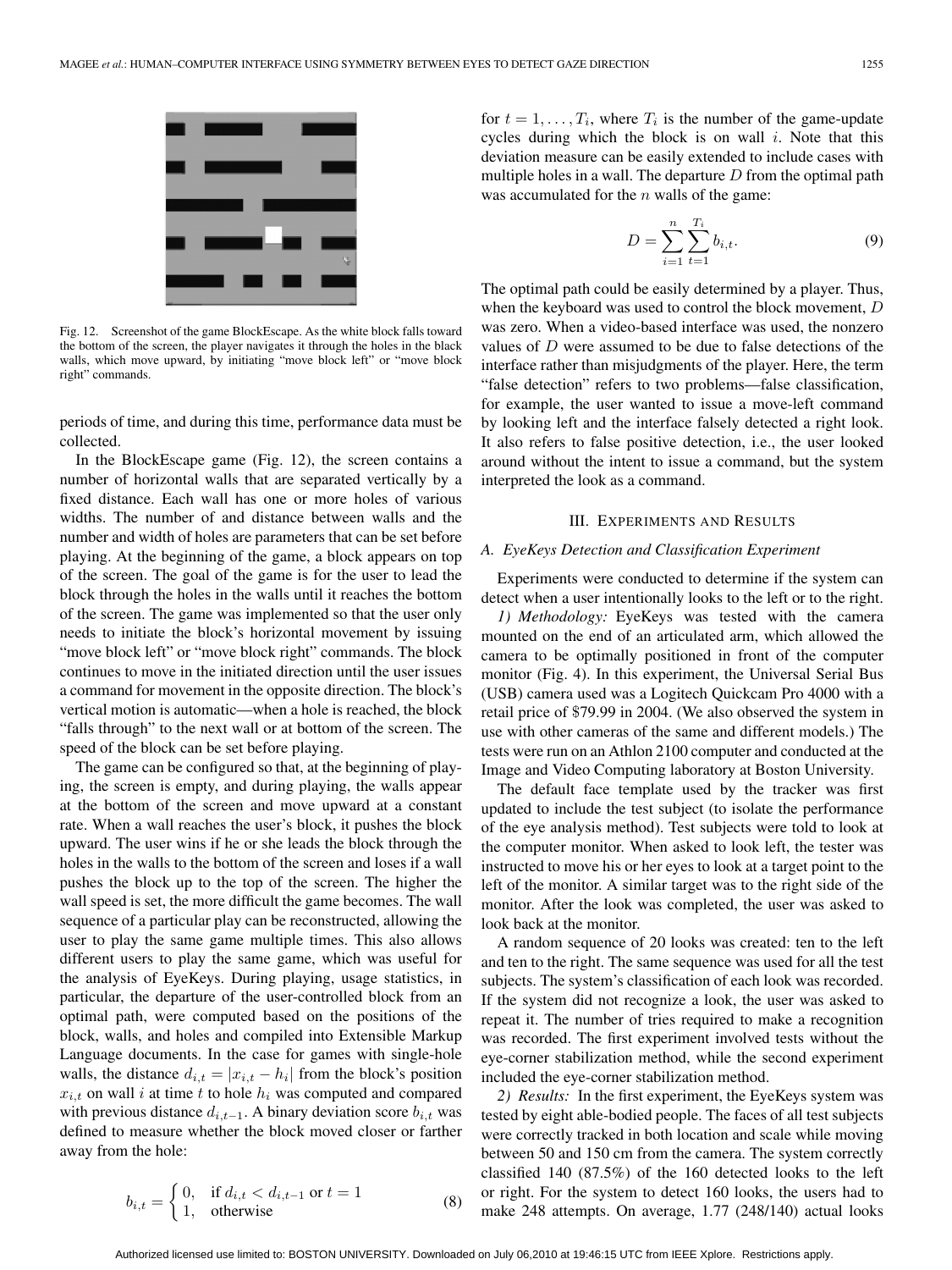|                | Actual Left | Actual Right | Detection Rate |
|----------------|-------------|--------------|----------------|
| Detected Left  | 70          |              | 90.0%          |
| Detected Right |             | 68           | 85.0%          |
| Missed         | 40          | 48           |                |
| Overall Rate   | 60%         | 530          |                |

TABLE II NUMBER OF ACTUAL AND DETECTED LEFT AND RIGHT LOOKS IN TESTING THE EYEKEYS SYSTEM

Overall Kate

TABLE III NUMBER OF ACTUAL AND DETECTED LEFT AND RIGHT LOOKS IN TESTING THE EYEKEYS SYSTEM, WITH EYE-CORNER STABILIZATION METHOD

|                | Actual Left | Actual Right | Detection Rate |
|----------------|-------------|--------------|----------------|
| Detected Left  | 38          |              | 95.0%          |
| Detected Right |             | 37           | 92.5%          |
| Missed         |             |              |                |
| Overall Rate   | 82.6%       | 77.1%        |                |

are made for each correctly identified look event, which would correspond to an overall detection rate of 56.4%. The high number of look attempts and low overall detection rate were due to high thresholds that were chosen to avoid false detection of looks, since it was deemed better to miss a look than to misclassify a look. The results are summarized in Table II. For some of the test subjects, EyeKeys was more successful in detecting and classifying looks. For example, it correctly identified all 20 looks of one subject who only made 24 actual looks (a true positive detection rate of 100% and a false negative detection rate of 83%).

Cases where an incorrect recognition (false negative or positive detections, or false classifications) occurred were mostly due to a problem with aligning the right and mirrored-left eyes using the method based on the first-order moment of eye difference image described earlier. Possible solutions to this problem are discussed in Section IV. Other incorrect recognitions were due to the system missing a look in one direction but detecting eye movement back to the center position as a move in the opposite direction (i.e., a false negative detection, followed immediately by a false positive detection).

In the second experiment, EyeKeys was tested with four subjects using the same methodology but with the eye-corner stabilization intended to overcome the problem aligning the right and mirrored-left eyes, as described earlier. These subjects were a subset of the eight able-bodied subjects from the previous experiment. Each subject was observed until 20 detections had been achieved. The overall detection rate increased from 56.4% in the first experiment to  $75/94 = 79.7\%$  in this experiment (Table III).

#### *B. Side Illumination Experiment*

An experiment was conducted on the performance improvement of the EyeKeys classification system under a side illumination condition.

*1) Methodology:* This experiment followed similar methodology as the classification experiment described in the previous section. A table lamp was set up to illuminate the subject's face from the side, while ambient room lighting remained on. A shade was used on the lamp, and it was angled away

| Without Illumination Adjustment |             |              |              |
|---------------------------------|-------------|--------------|--------------|
|                                 | Actual Left | Actual Right | Correct Rate |
| Detected Left                   | 23          |              | 76.6%        |
| Detected Right                  |             | 22           | 73.3%        |
| Missed                          | 22          | 19           |              |
| Overall Rate                    | 14.2%       | 44.9%        |              |

| With Illumination Adjustment |       |       |          |
|------------------------------|-------|-------|----------|
| Detected Left                | 26    |       | 86.6%    |
| Detected Right               |       | าา    | $90.0\%$ |
| Missed                       |       |       |          |
| Overall Rate                 | 68.4% | 77.1% |          |

from the face to diffuse the lighting slightly (otherwise, the lighting would saturate the face image on one side). A sequence of looks was observed first without the illumination adjustment method and then repeated again with the illumination adjustment method. Three subjects, which were a subset of the subjects in the other experiments, were observed for this experiment. The subjects were familiar with the system at this point; therefore, learning during this experiment was unlikely to be a factor in the results.

*2) Results:* The results of this experiment show an improvement of performance of the system under side illumination conditions with the illumination adjustment method enabled. The overall detection rate increased from  $45/101 = 44.6\%$ without side illumination adjustment to  $53/73 = 72.6\%$  with the illumination adaptation (Table IV).

## *C. BlockEscape Experiment*

An experiment was conducted to evaluate the use of EyeKeys as an interface to a possible real-world application—here, the BlockEscape game.

*1) Methodology:* Four able-bodied subjects were read the rules of BlockEscape, followed by two demonstrations of the game using a mouse. The Camera Mouse was chosen in this experiment so that the effectiveness of EyeKeys could be compared to a previously developed HCI system for people with disabilities. The keyboard was selected as a control against the video-based HCI systems. All subjects were unfamiliar with BlockEscape, EyeKeys, and the Camera Mouse.

In the "practice phase," the subjects were allowed to become familiar with the game and the interfaces. They played up to three trial games, or for up to 3 min, on the keyboard, Camera Mouse, and EyeKeys. They were then asked to play at least one game for 30 s with each device. For the "trial phase," the test subjects played three games on each input device.

*2) Results:* Users had different levels of success with Eye-Keys. One user mastered EyeKeys quickly, winning all three games, but had trouble with the Camera Mouse: losing one game and performing poorly on another. The other users improved their performance on succeeding games with EyeKeys. Table V summarizes the results. The number of errors made by the camera-based interfaces was small—on average, less than three misclassifications per game—and the users were thus able to win the game at a high rate.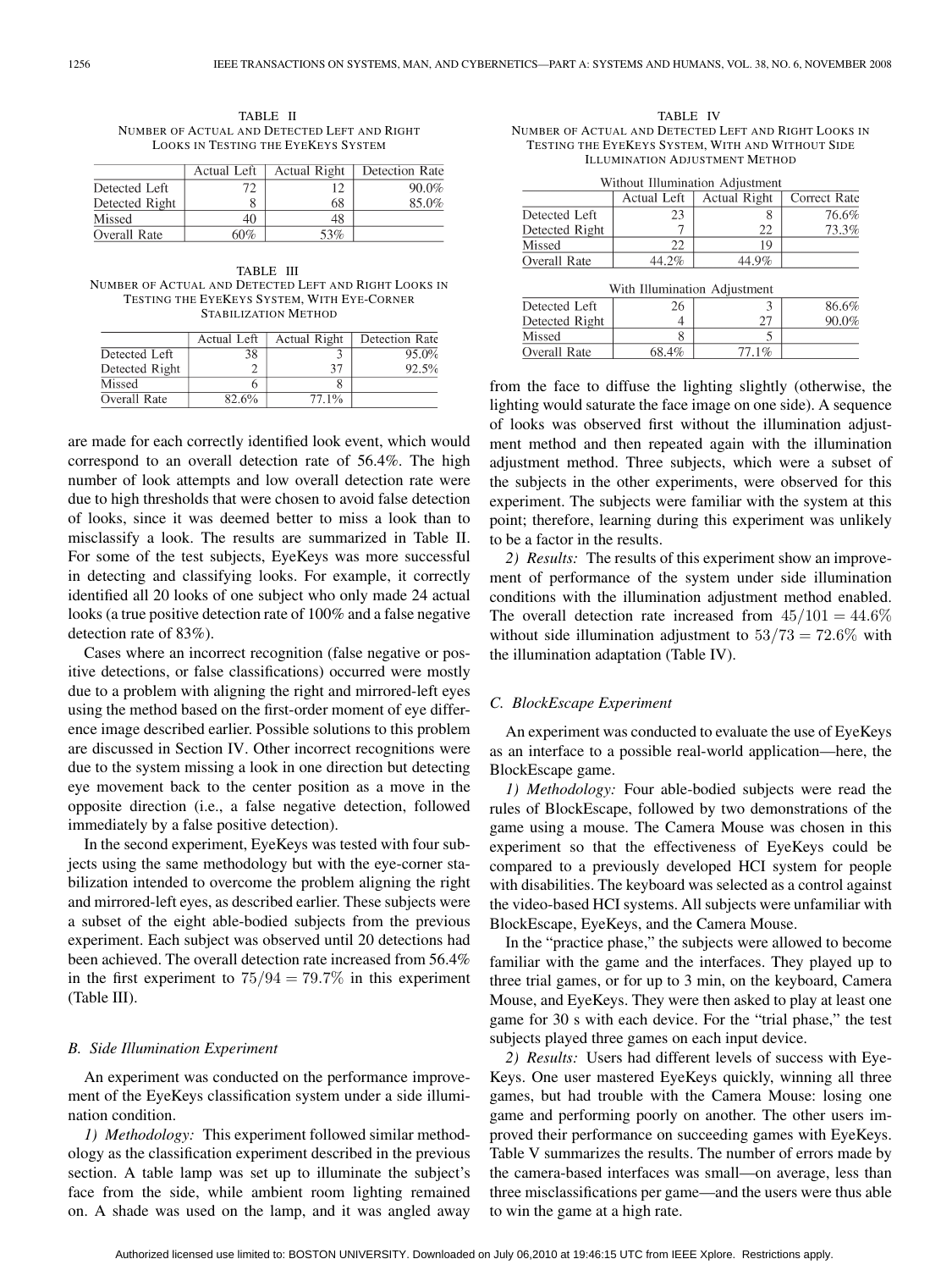TABLE V NUMBER OF DEPARTURES D FROM THE OPTIMAL PATH AND WINS FOR FOUR USERS EMPLOYING THREE DEVICES TO PLAY BLOCKESCAPE

|           | EyeKeys     | Camera Mouse | Keyboard            |
|-----------|-------------|--------------|---------------------|
| Mean      | 2.90        |              |                     |
| Median    | 2.54        |              |                     |
| Std. Dev. | 4.01        | 2.68         |                     |
| Wins      | 10/12 (83%) | 10/12 (83%)  | 12/12.<br>$(100\%)$ |

#### *D. System Limitation Experiments*

Experiments were conducted to determine the limitations of the system when the computer user's head was tilted forward or sideways, turned sideways, or located at different distances from camera and when the angle between the user's center and side looks was changed.

*1) Methodology:* During the head orientation experiments, the subjects sat in front of the computer using the system while slowly turning or tilting their heads. The video of these experiments, recorded by a second camera, was then analyzed to determine at which head orientations the EyeKeys system performed reliably. Distance limits were similarly obtained by moving the subjects' heads to predetermined distances from the camera and observing EyeKeys' performance. The minimum eye angle was determined by placing targets for a user to move their eyes to the side and adjusting them closer or further from center.

*2) Results:* The head orientation experiments determined that the face tracker generally fails during a left or right head turn of approximately 39◦ and a tilt of about 20◦. The head tracker does not work well when the user's head is tilted sideways. The face was tracked reliably for a camera-to-head distance of 70 to 160 cm. A look had to be at least 30◦ to the left or right sides for a reliable eye-motion detection.

## *E. Real-Time Performance of System*

To be a useful human–computer interface, a video-based face and eye analysis system must run in real time and must not use all of the processing power of the computer, since the same computer has to run both the camera-based interface as well as the user program, such as a text entry program or game. The EyeKeys system worked within these constraints. It achieved real-time performance at 15 frames per second, which is the limit of the USB camera at  $640 \times 480$  resolution, while application programs, such as the BlockEscape game, were running concurrently. The windows task manager reports 58%–62% CPU usage while only EyeKeys is running.

## IV. DISCUSSION

## *A. Testing Experience and Comparisons*

The test subjects had little difficulty learning the EyeKeys interface. After only a minute of practice, able-bodied users could use it to play the BlockEscape game.

The performance of EyeKeys was similar to the performance of the Camera Mouse. However, when the tracking method failed in the Camera Mouse, the interface performance decreased dramatically, and manual intervention to reset the tracker was needed. With EyeKeys, a false detection could be easily rectified in applications, such as BlockEscape, that are forgiving of incorrect inputs—the user only needed to look in the appropriate direction to correct a mistake.

Some users preferred EyeKeys over the Camera Mouse because EyeKeys did not require them to move their heads in order to interact with the computer. Others did not like to move their eyes to interact with the computer and preferred the Camera Mouse. Users of both interfaces had to face the "Midas Touch Problem" [68]—in order to avoid issuing not-intended commands, they had to restrict their natural movements. Camera Mouse users could not turn their heads, EyeKeys users could not look around to observe their environment. EyeKeys' gaze analysis algorithm, however, was able to correctly interpret some eye movements that users made to observe the computer screen, as long as these movements were not too rapid to inadvertently trigger computer commands.

It initially seems awkward for a person to have to look away from the screen to make a selection. When working with the system, however, we experienced that the required rapid movement of the eye feels much like a natural saccadic eye movement. It is over so quickly that it does not seem to distract the user's focus of attention on the screen. This is demonstrated with a video: http://www.cs.bu.edu/fac/betke/ videos/EyeControlled-BlockEscape-Game.avi. If looking away from the screen causes a problem for some users, a possible solution would be to use either a multimonitor configuration or a large projected display.

## *B. Initial Experience: Users With Severe Disabilities*

The preliminary testing of EyeKeys involving six subjects with severe paralysis has been promising. The first subject was a nonverbal person with severe cerebral palsy who could control his eyes and head movements. He also had some involuntary head and limb movements. His primary method of communication was small head nods to spell out words and sentences with an assistant. Subject 1 was also able to use a computer by pressing a switch with his head or using the Camera Mouse system. These observations were conducted at the HCI laboratory at Boston University.

It was first tested if the EyeKeys system could detect and track the subject's head and eyes. One problem was immediately apparent: The subject had difficulty holding his head straight up. Since the face detector used a default template of an upright face, it was not immediately able to locate the head correctly. Manually reinitializing the face template solved this initial problem. Since the eye analysis algorithm assumed symmetry across a vertical face as well, repositioning the subject's body in the chair was needed so that the subject could more easily hold his head vertically.

It was then tested if the EyeKeys system could detect when subject 1 intentionally looked to the left or to the right. The system was able to correctly identify most of the times when the subject looked to one side without moving his head. Many of the attempts he made were not correctly identified because he also moved his head to the side to try to look at the target.

Subject 1 was asked to use the EyeKeys system to move a window left and right across the screen. In most cases, it was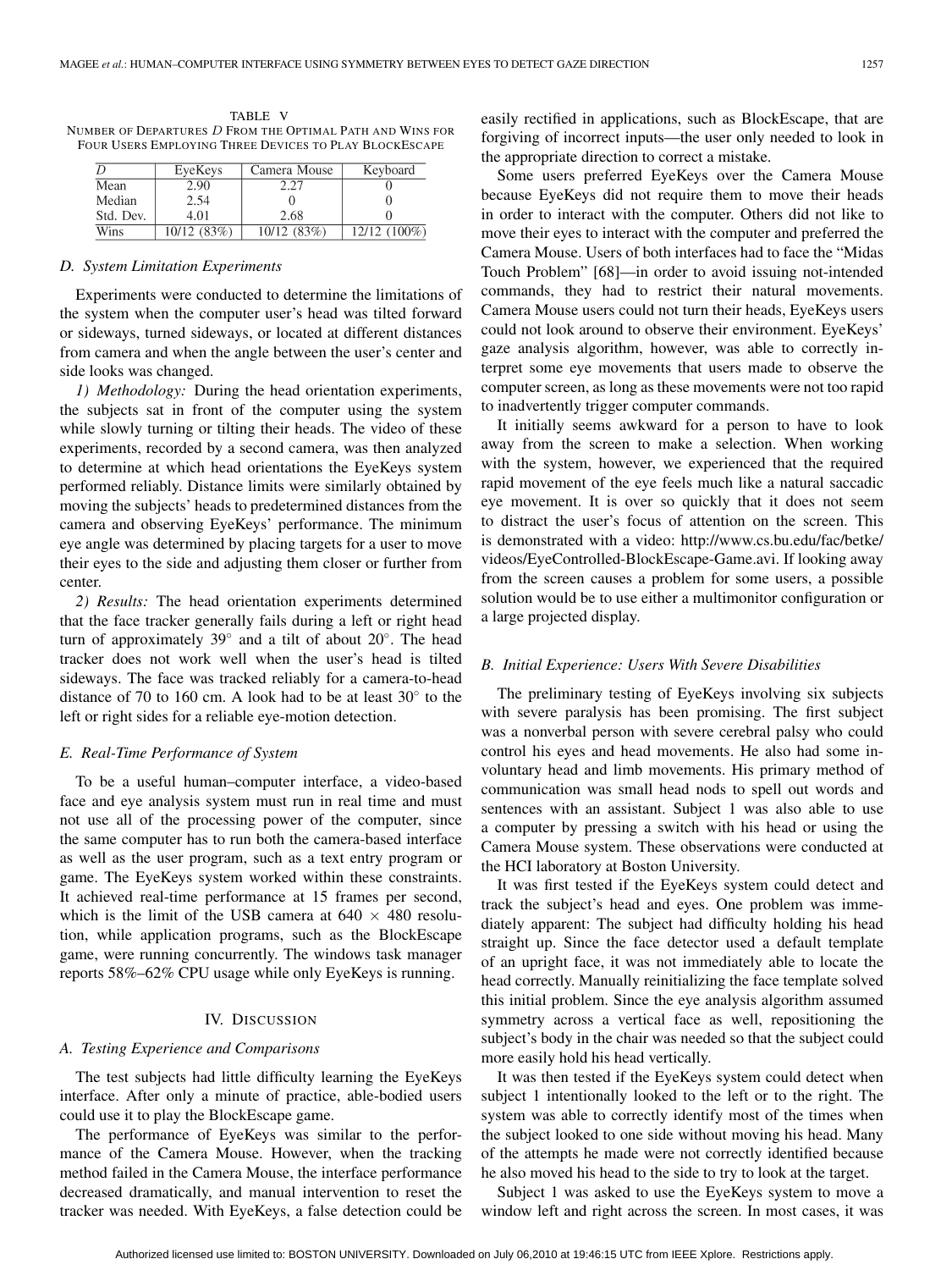observed that he was able to move the window in the direction that he was asked. Sometimes, involuntary head motion would cause the system to detect an unintentional eye event.

It was more difficult for subject 1 to play the BlockEscape game when using EyeKeys than when using the Camera Mouse. The subject had used the Camera Mouse to control a computer in the past and was therefore accustomed to controlling the computer with his head. At the beginning of a game, he could not help moving his head in an attempt to play while, for the most part, keeping his eyes fixed on the computer screen. Head movements had been his only method of communicating, so it might have been difficult for him to try to use only eye movements while keeping his head still.

Five additional subjects were tested with the system to qualitatively evaluate the performance of the system classification. These subjects were observed at The Boston Home in Dorchester, MA. Subject 2, who is a 50-year-old woman with MS, was able to move her eyes to both the left and right. Initially, she was not able to hold her head in a vertical position, which caused both the head tracking and eye analysis to fail. After adjusting her position and the camera position, the system was able to detect many of her eye movements correctly. Sometimes, the system would miss a classification because the eyes did not move quickly to the side. More than once, the system was confused when she moved her eyes first to one direction and then to the other direction.

Subject 3 was a 61-year-old woman with MS. The system was able to detect her eye motion to the left most of the time. However, she was unable to move her eyes to the right far enough to cause a reliable detection. Because of this, her use of the system was limited to single inputs with left looks.

Subjects 4–6 all had the ability to move their heads and communicate verbally. Subjects 4 and 5 were able to use the EyeKeys system to play the BlockEscape game for a short period of time. Subject 6, however, had difficulty keeping one eyelid open to the extent needed by EyeKeys to do gaze analysis. Subject 4 observed that it was somewhat difficult to play the game because EyeKeys required him to move his eyes off the computer screen (where the game is being displayed). Subject 5 observed that he would often try to move his head in the direction he wanted to control the block instead of his eyes.

## *C. Discussion of Design Choices*

The two thresholds of the gaze analysis algorithm are adjustable. Increasing threshold  $T_p$  on the projection values yields a system that is more likely to miss an intentional look but less likely to misclassify a look. Increasing threshold  $T_d$  on the distance between projection peak and valley has the effect of requiring that the looks be faster and more deliberate. While this can decrease false positive detections, and thus addresses the Midas Touch problem, it also makes the system difficult and uncomfortable to use.

The classical image pyramid consists of images that are half the resolution of the previous pyramid level. The use of a classical pyramid would require the face to be found at discrete size levels that are far apart, i.e., the face appearance in the image would need to halve in size in order to be found in a higher pyramid level. The pyramid used in this system consists of intermediate levels, so that the face can be found at more size levels. The template correlation method could locate a face as it moved close or far from the cameras at these intervals, whereas it would have had difficulty with the levels used in a classical image pyramid.

The default face template allowed most people to use the system without manual initialization. There were some cases, however, when the user's face image differed significantly from the average face and the default template needed to be updated. The ability to update the face template was particularly useful when the user's face and the faces that produced the default face template were illuminated differently. While a tracker based on the normalized correlation coefficient can work with uniform intensity changes [63], problems occur if the user becomes more brightly lit from one side. Updating the template solves this. It is also convenient that the template can be saved in one session and reloaded in another, so that it does not have to be retrained for the same user or lighting conditions.

It is important to note that the eye analysis method is independent of the face detection and tracking method. The face detection and tracking method could be completely replaced by another suitable method that would be able to output the location of the center of the face and an approximate scale. The eye stabilization method can then adjust the location of the cropped eye images based on the provided location and scale of the face.

The system was designed around hardware that would be easily accessible to computer users, such as USB webcams, versus much more expensive head-mounted optics systems (e.g., [5]). While these optic systems focus on gaze tracking, our system focuses on detecting rapid left and right eye movements to serve as a command input for HCI. Higher resolution images may be needed to allow detections of horizontal gaze angles smaller than the extreme left and right. Our method does not easily extend to the analysis of vertical eye movements: The left and right eyes are not symmetrical if mirrored vertically, and eyelids may cover part of the eye when a user looks down.

Other possibilities for extending the EyeKeys system to serve people with severe disabilities include the analysis of the duration that the user looks left or right and the addition of a blink analysis module [29], which would give the interface additional events that can be mapped to commands. The number of available commands could also be increased by trying to detect more than three gaze directions as described earlier. Higher resolution eye images would allow a feature detector to find the corners of the eyes, the irises, and the pupils. The analysis of the difference projection could be done by fitting a function to the projection curve. The parameters of the function could then be used as a measure for the degree that the eyes are looking away from center.

## *D. Additional Applications of a Gaze-Detection System*

*Perceptual User Interfaces:* Perceptual user interfaces have been studied to find new ways for people to control electronic devices in their homes (e.g., [69] and [70]). EyeKeys has the potential to become an integral part of such an interface that,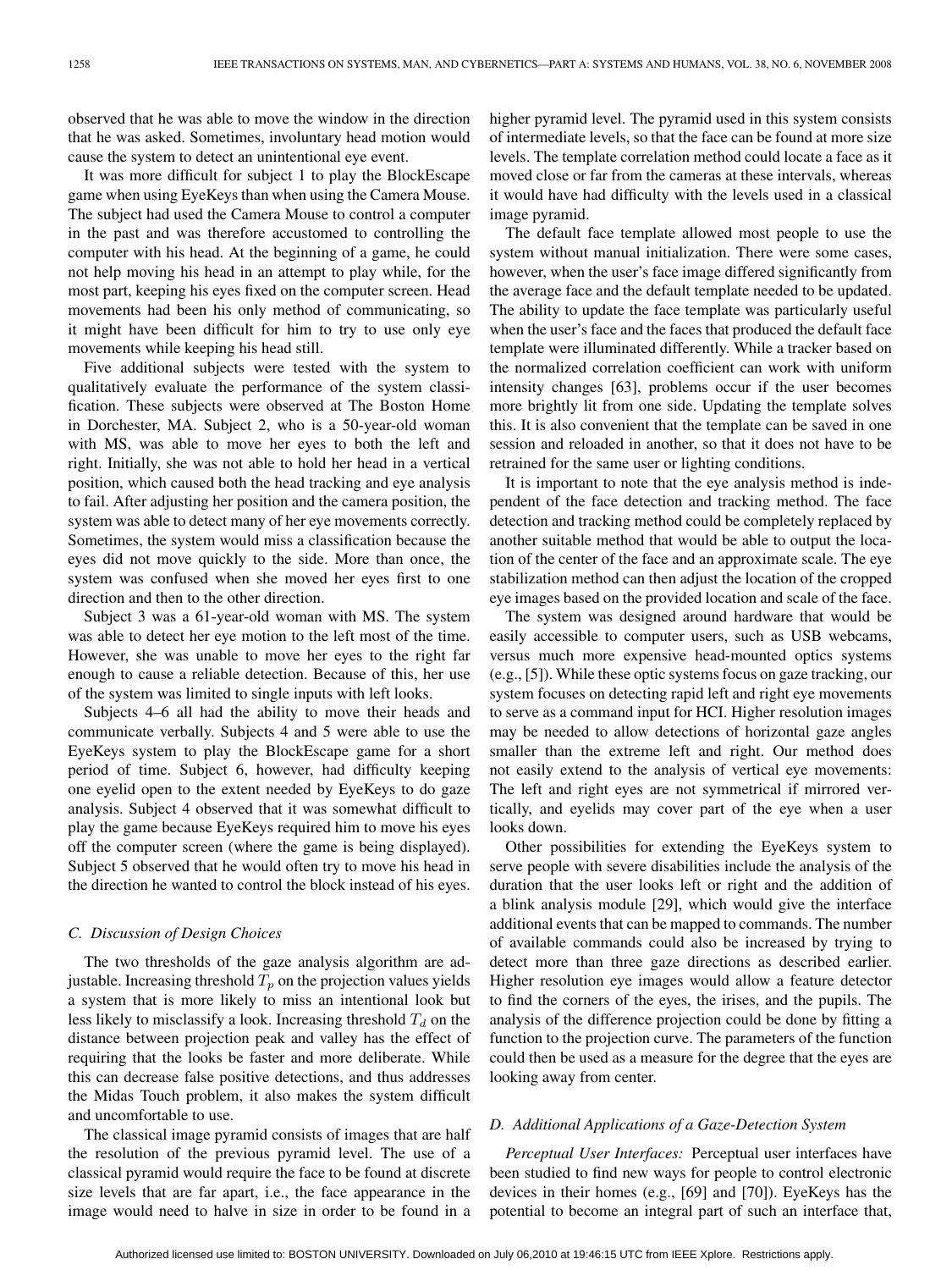for example, can turn on the television by detecting eye gaze and turn it off when the user falls asleep.

*Linguistic Communications Research:* EyeKeys may be useful in linguistic and communication research, for example, to study facial feature movements during sign language conversations. EyeKeys could aid in the annotation of video sequences of such conversation, which are currently analyzed manually with the SignStream system [71], as part of the American Sign Language Linguistic Research Project at Boston University.

*Store Attention Monitoring:* A store might want to gather information on what products and displays are interesting or eye catching to potential customers. A computer vision system that detects a customer's gaze direction would be able to gather statistics that could be used in marketing research.

*Vehicle Driver Monitoring:* There have been significant efforts in industry and academia to explore methods for automatic monitoring of drivers for accident avoidance systems (e.g., [72]–[74]). This involves the analysis of eye blinks and eyelid positions to determine if the driver is falling asleep. The face detection and gaze analysis techniques developed for EyeKeys may be useful here.

## *E. Summary and Conclusion*

Assistive technology enables people with severe paralysis to communicate their thoughts and emotions. It also allows them to exhibit their intellectual potential—sometimes disproving a previous diagnosis of a mental disability. To provide such communication technology, we have created the camera-based human–computer interface EyeKeys, which is a new tool to use gaze direction to control the computer. The EyeKeys' face tracker combines existing techniques in a new way that allows the face to be tracked quickly as a means to locate the eyes. The method of mirroring and projecting the difference between the eyes is a novel approach to detecting to which side the eyes look. Experiments with EyeKeys have shown that it is an easily used computer input and control device for ablebodied people and has the potential to become a practical tool for people with severe paralysis.

## ACKNOWLEDGMENT

The authors would like to thank the subjects for their enthusiasm and patience in testing EyeKeys, G. Kollios and S. Sclaroff for helpful discussions, and P. Carey and D. Young-Hong for assistance.

#### **REFERENCES**

- [1] J.-D. Bauby, *The Diving Bell and the Butterfly*. New York: Vintage Books, 1997.
- [2] *The Diving Bell and the Butterfly*, 2007, France: Pathé Renn Productions. Film, Directed by Julian Schnabel.
- [3] National Multiple Sclerosis Society. [Online]. Available:http://www. nationalmssociety.org/
- [4] ALS Association. [Online]. Available: http://www.alsa.org/
- [5] Bedford, MA: Appl. Sci. Lab. [Online]. Available: http://www.a-s-l.com
- [6] Y. L. Chen, F. T. Tang, W. H. Chang, M. K. Wong, Y. Y. Shih, and T. S. Kuo, "The new design of an infrared-controlled human–computer interface for the disabled," *IEEE Trans. Rehabil. Eng.*, vol. 7, no. 4, pp. 474–481, Dec. 1999.
- [7] Don Johnston, Inc., *Infrared head-mounted mouse alternative.* Penny & Giles HeadWay. [Online]. Avialable: http://www.donjohnston.com
- [8] D. G. Evans, R. Drew, and P. Blenkhorn, "Controlling mouse pointer position using an infrared head-operated joystick," *IEEE Trans. Rehabil. Eng.*, vol. 8, no. 1, pp. 107–117, Mar. 2000.
- [9] LC Technologies, *Eyegaze system.* [Online]. Available: http://www. lctinc.com
- [10] Madentec. [Online]. Available: http://www.madentec.com [11] Tash solutions. [Online]. Available: http://www.tashinc.com
- [12] R. Vaidyanathan, B. Chung, L. Gupta, H. Kook, S. Kota, and J. D. West, "Tongue-movement communication and control concept for hands-free human–machine interfaces," *IEEE Trans. Syst., Man, Cybern. A, Syst.,*
- *Humans*, vol. 37, no. 4, pp. 533–546, Jul. 2007. [13] L. Young and D. Sheena, "Survey of eye movement recording methods," *Behav. Res. Meth. Instrum.*, vol. 7, no. 5, pp. 397–429, 1975.
- [14] R. Barea, L. Boquete, M. Mazo, and E. López, "System for assisted mobility using eye movements based on electrooculography," *IEEE Trans. Neural Syst. Rehabil. Eng.*, vol. 10, no. 4, pp. 209–218, Dec. 2002.
- [15] P. DiMattia, F. X. Curran, and J. Gips, *An Eye Control Teaching Device for Students Without Language Expressive Capacity: EagleEyes.* Lewiston, NY: Edwin Mellen Press, 2001. [Online]. Available: http:// www.bc.edu/eagleeyes
- [16] Y. Ebisawa, "Improved video-based eye-gaze detection method," *IEEE Trans. Instrum. Meas.*, vol. 47, no. 4, pp. 948–955, Aug. 1998.
- [17] A. Gee and R. Cipolla, "Determining the gaze of faces in images," *Image Vis. Comput.*, vol. 12, no. 18, pp. 639–647, Dec. 1994.
- [18] T. E. Hutchinson, K. P. White, Jr., W. N. Martin, K. C. Reichert, and L. A. Frey, "Human–computer interaction using eye-gaze input," *IEEE Trans. Syst., Man, Cybern.*, vol. 19, no. 6, pp. 1527–1533, Nov./Dec. 1989.
- [19] Q. Ji and Z. Zhu, "Eye and gaze tracking for interactive graphic display," *Mach. Vis. Appl.*, vol. 15, no. 3, pp. 139–148, Jul. 2004.
- [20] A. Kapoor and R. W. Picard, "Real-time, fully automatic upper facial feature tracking," in *Proc. 5th IEEE Int. Conf. Autom. Face Gesture Recog.*, Washington, DC, May 2002, pp. 10–15.
- [21] C. H. Morimoto, D. Koons, A. Amir, and M. Flickner, "Pupil detection and tracking using multiple light sources," *Image Vis. Comput.*, vol. 18, no. 4, pp. 331–335, Mar. 2000.
- [22] G. A. Myers, K. R. Sherman, and L. Stark, "Eye monitor: Microcomputerbased instrument uses an internal mode to track the eye," *Computer*, vol. 24, no. 3, pp. 14–21, Mar. 1991.
- [23] B. Noureddin, P. D. Lawrence, and C. F. Man, "A non-contact device for tracking gaze in a human computer interface," *Comput. Vis. Image Underst.*, vol. 98, no. 1, pp. 52–82, Apr. 2005.
- [24] K. R. Park, "A real-time gaze position estimation method based on a 3-D eye model," *IEEE Trans. Syst., Man, Cybern. B, Cybern.*, vol. 37, no. 1, pp. 199–212, Feb. 2007.
- [25] S.-W. Shih and J. Liu, "A novel approach to 3-D gaze tracking using stereo cameras," *IEEE Trans. Syst., Man, Cybern. B, Cybern.*, vol. 34, no. 1, pp. 234–245, Feb. 2004.
- [26] D. H. Yoo, J. H. Kim, B. R. Lee, and M. J. Chung, "Non-contact eye gaze tracking system by mapping of corneal reflections," in *Proc. 5th IEEE Int. Conf. Autom. Face Gesture Recog.*, Washington, DC, May 2002, pp. 94–99.
- [27] D. H. Yoo and M. J. Chung, "Non-intrusive eye gaze estimation without knowledge of eye pose," in *Proc. 6th IEEE Int. Conf. Autom. Face Gesture Recog.*, Seoul, Korea, May 2004, pp. 785–790.
- [28] M. Betke, J. Gips, and P. Fleming, "The Camera Mouse: Visual tracking of body features to provide computer access for people with severe disabilities," *IEEE Trans. Neural Syst. Rehabil. Eng.*, vol. 10, no. 1, pp. 1–10, Mar. 2002.
- [29] K. Grauman, M. Betke, J. Lombardi, J. Gips, and G. R. Bradski, "Communication via eye blinks and eyebrow raises: Video-based human–computer interfaces," *Univers. Access Inf. Soc.*, vol. 2, no. 4, pp. 359–373, Nov. 2003.
- [30] J. Gips and J. Gips, "A computer program based on Rick Hoyt's spelling method for people with profound special needs," in *Proc. ICCHP*, Karlsruhe, Germany, Jul. 2000, pp. 245–250.
- [31] K. Schwerdt and J. L. Crowley, "Robust face tracking using color," in *Proc. 4th IEEE Int. Conf. Autom. Face Gesture Recog.*, Grenoble, France, Mar. 2000, pp. 90–95.
- [32] O. Takami, K. Morimoto, T. Ochiai, and T. Ishimatsu, "Computer interface to use head and eyeball movement for handicapped people," in *Proc. IEEE Int. Conf. Syst., Man Cybern. Intell. Syst. 21st Century*, 1995, vol. 2, pp. 1119–1123.
- [33] E. Hjelmas and B. K. Low, "Face detection: A survey," *Comput. Vis. Image Underst.*, vol. 83, no. 3, pp. 236–274, Sep. 2001.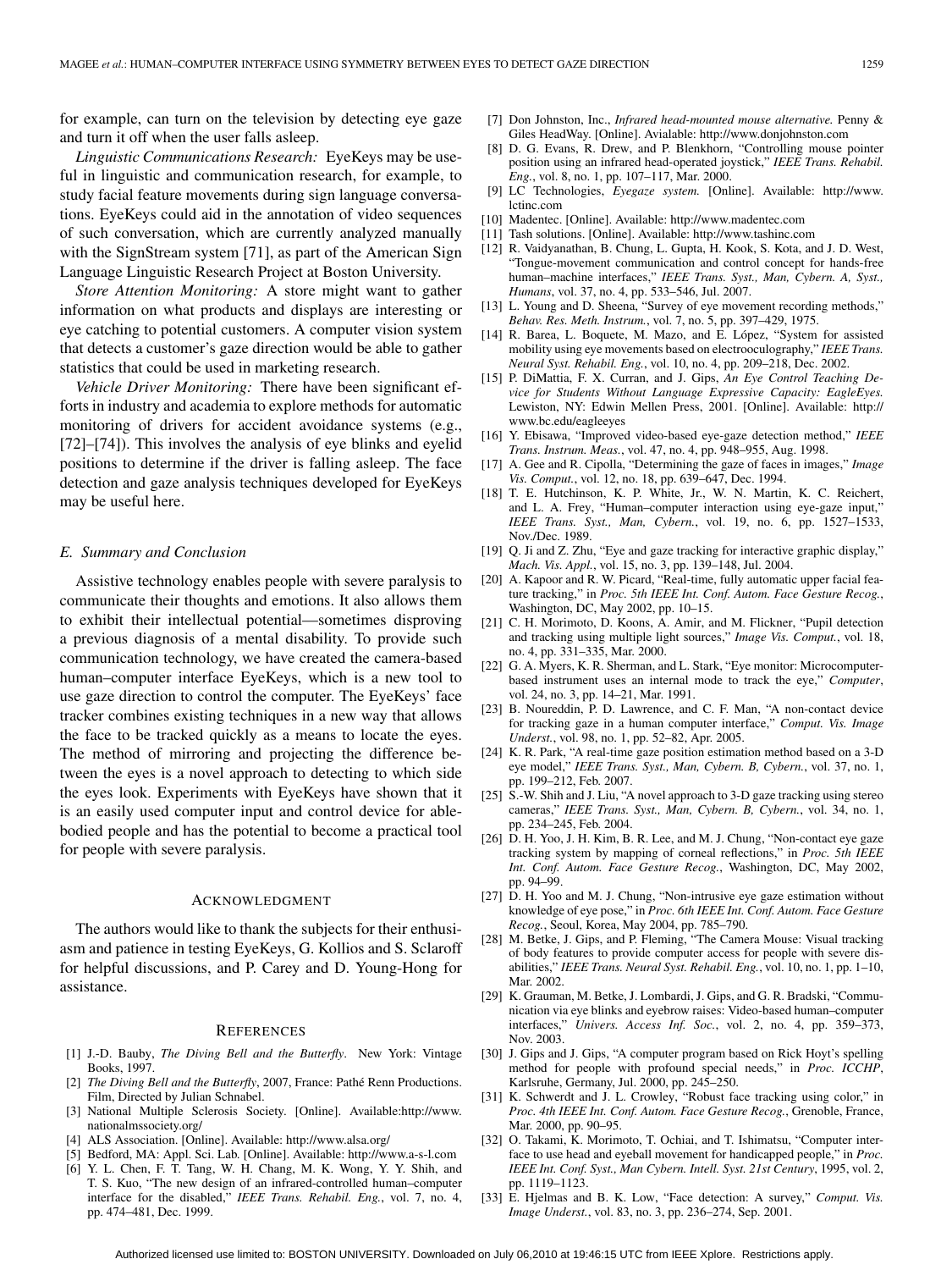- [34] M.-H. Yang, D. J. Kriegman, and N. Ahuja, "Detecting faces in images: A survey," *IEEE Trans. Pattern Anal. Mach. Intell.*, vol. 24, no. 1, pp. 34–58, Jan. 2002.
- [35] R.-L. Hsu, M. Abdel-Mottaleb, and A. K. Jain, "Face detection in color images," *IEEE Trans. Pattern Anal. Mach. Intell.*, vol. 24, no. 5, pp. 696– 706, May 2002.
- [36] H. A. Rowley, S. Baluja, and T. Kanade, "Neural network-based face detection," *IEEE Trans. Pattern Anal. Mach. Intell.*, vol. 20, no. 1, pp. 23– 38, Jan. 1998.
- [37] H. Wu, Q. Chen, and M. Yachida, "Face detection from color images using a fuzzy pattern matching method," *IEEE Trans. Pattern Anal. Mach. Intell.*, vol. 21, no. 6, pp. 557–563, Jun. 1999.
- [38] M. LaCascia, S. Sclaroff, and V. Athitsos, "Fast, reliable head tracking under varying illumination: An approach based on robust registration of texture-mapped 3D models," *IEEE Trans. Pattern Anal. Mach. Intell.*, vol. 22, no. 4, pp. 322–336, Apr. 2000.
- [39] R. Stiefelhagen, J. Yang, and A. Waibel, "A model-based gaze tracking system," *Int. J. Artif. Intell. Tools*, vol. 6, no. 2, pp. 193–209, 1997.
- [40] R. Féraud, O. J. Bernier, J.-E. Viallet, and M. Collobert, "A fast and accurate face detector based on neural networks," *IEEE Trans. Pattern Anal. Mach. Intell.*, vol. 23, no. 1, pp. 42–53, Jan. 2001.
- [41] M. Betke and J. Kawai, "Gaze detection via self-organizing gray-scale units," in *Proc. Int. Workshop Recog., Anal., Tracking Faces Gestures Real-Time Syst.*, Kerkyra, Greece, Sep. 1999, pp. 70–76.
- [42] M. Betke, W. J. Mullally, and J. Magee, "Active detection of eye scleras in real time," in *Proc. IEEE Workshop Human Model., Anal. Synth.,* Hilton Head Island, SC, Jun. 2000. [Online]. Available: http:// www.cs.bu.edu/faculty/betke/papers/betke-mullally-magee.pdf
- [43] D. Beymer and M. Flickner, "Eye gaze tracking using an active stereo head," in *Proc. CVPR*, Madison, WI, Jun. 2003, vol. 2, pp. 451–458.
- [44] J. P. Ivins and J. Porril, "A deformable model of the human iris for measuring small three-dimensional eye movements," *Mach. Vis. Appl.*, vol. 11, no. 1, pp. 42–51, Jun. 1998.
- [45] K.-N. Kim and R. S. Ramakrishna, "Vision-based eye-gaze tracking for human computer interface," in *Proc. IEEE Int. Conf. Syst., Man, Cybern.*, Tokyo, Japan, Oct. 1999, vol. 2, pp. 324–329.
- [46] S. Sirohey, A. Rosenfeld, and Z. Duric, "A method of detecting and tracking irises and eyelids in video," *Pattern Recognit.*, vol. 35, no. 5, pp. 1389–1401, Jun. 2002.
- [47] Y. Tian, T. Kanade, and J. Cohn, "Dual-state parametric eye tracking," in *Proc. 4th IEEE Int. Conf. Autom. Face Gesture Recog.*, Grenoble, France, Mar. 2000, pp. 110–115.
- [48] J.-G. Wang and E. Sung, "Study on eye gaze estimation," *IEEE Trans. Syst., Man, Cybern. B, Cybern.*, vol. 32, no. 3, pp. 332–350, Jun. 2002.
- [49] J. Zhu and J. Yang, "Subpixel eye gaze tracking," in *Proc. 5th IEEE Int. Conf. Autom. Face Gesture Recog.*, Washington, DC, May 2002, pp. 124–129.
- [50] D. W. Hansen and A. E. C. Pece, "Eye tracking in the wild," *Comput. Vis. Image Underst.*, vol. 98, no. 1, pp. 155–181, Apr. 2005.
- [51] T. Kawaguchi and M. Rizon, "Iris detection using intensity and edge information," *Pattern Recognit.*, vol. 36, no. 2, pp. 549–562, Feb. 2003.
- [52] H. Wu, Q. Chen, and T. Wada, "Visual line estimation from a single image of two eyes," in *Proc. 17th ICPR*, Cambridge, U.K., Aug. 2004, vol. 3, pp. 290–293.
- [53]  $\hat{X}$ . Xie, R. Sudhakar, and H. Zhuang, "Real-time eye feature tracking from a video image sequence using Kalman filter," *IEEE Trans. Syst., Man, Cybern.*, vol. 25, no. 12, pp. 1568–1577, Dec. 1995.
- [54] Z.-H. Zhou and X. Geng, "Projection functions for eye detection," *Pattern Recognit.*, vol. 37, no. 5, pp. 1049–1056, May 2004.
- [55] S. Kawato and N. Tetsutani, "Detection and tracking of eyes for gazecamera control," *Image Vis. Comput.*, vol. 22, no. 12, pp. 1031–1038, Oct. 2004.
- [56] T. J. Darrell, I. A. Essa, and A. P. Pentland, "Task-specific gesture analysis in real-time using interpolated views," *IEEE Trans. Pattern Anal. Mach. Intell.*, vol. 18, no. 12, pp. 1236–1242, Dec. 1996.
- [57] J. J. Magee, "A real-time human–computer interface based on gaze detection from a low-grade video camera," M.S. thesis, Dept. Comput. Sci., Boston Univ., Boston, MA, May 2004.
- [58] J. J. Magee, M. Betke, M. R. Scott, and B. N. Waber, "A real-time vision interface based on gaze detection—EyeKeys," in *Real-Time Vision for Human–Computer Interaction*, B. Kisacanin, V. Pavlovic, and T. Huang, Eds. Berlin, Germany: Springer Verlag, Jun. 2005.
- [59] J. J. Magee, M. R. Scott, B. N. Waber, and M. Betke, "EyeKeys: A real-time vision interface based on gaze detection from a low-grade video camera," in *Proc. IEEE Workshop RTV4HCI*, Washington, DC, Jul. 2004, p. 8.
- [60] E. H. Adelson, C. H. Anderson, J. R. Bergen, P. J. Burt, and J. M. Ogden, "Pyramid methods in image processing," *RCA Eng.*, vol. 29, no. 6, pp. 33– 41, 1984.
- [61] J.-C. Terrillon and S. Akamatsu, "Comparative performance of different chrominance spaces for color segmentation and detection of human faces in complex scene images," in *Proc. 4th IEEE Int. Conf. Autom. Face Gesture Recog.*, Grenoble, France, Mar. 2000, pp. 54–61.
- [62] B. K. P. Horn, *Robot Vision*. Cambridge, MA: MIT Press, 1986.
- [63] M. Betke and N. C. Makris, "Recognition, resolution and complexity of objects subject to affine transformation," *Int. J. Comput. Vis.*, vol. 44, no. 1, pp. 5–40, Aug. 2001.
- [64] C. Liu, "A Bayesian discriminating features method for face detection," *IEEE Trans. Pattern Anal. Mach. Intell.*, vol. 25, no. 6, pp. 725–740, Jun. 2003.
- [65] L. A. Frey, K. P. White, Jr., and T. E. Hutchinson, "Eye-gaze word processing," *IEEE Trans. Syst., Man, Cybern.*, vol. 20, no. 4, pp. 944– 950, Jul./Aug. 1990.
- [66] R. C. Simpson and H. H. Koester, "Adaptive one-switch row-column scanning," *IEEE Trans. Rehabil. Eng.*, vol. 7, no. 4, pp. 464–473, Dec. 1999.
- [67] H. Larson and J. Gips, "A web browser for people with quadriplegia," in *Universal Access in HCI: Inclusive Design in the Information Society*, C. Stephanidi, Ed. Mahwah, NJ: Lawrence Erlbaum Assoc., 2003, pp. 226–230.
- [68] R. J. K. Jacob, "The use of eye movements in human–computer interaction techniques: What you look at is what you get," *ACM Trans. Inf. Syst.*, vol. 9, no. 3, pp. 152–169, Apr. 1991.
- [69] R. Sharma, V. I. Pavlovic, and T. S. Huang, "Toward multimodal human–computer interfaces," *Proc. IEEE*, vol. 86, no. 5, pp. 853–869, May 1998.
- [70] M. Turk and G. Robertson, "Perceptual user interfaces," *Commun. ACM*, vol. 43, no. 3, pp. 32–34, Mar. 2000.
- [71] C. Neidle, S. Sclaroff, and V. Athitsos, "SignStream: A tool for linguistic and computer vision research on visual–gestural language data," *Behavior Res. Meth., Instrum., Comput.*, vol. 33, no. 3, pp. 311–320, 2001.
- [72] M. Betke and W. J. Mullally, "Preliminary investigation of real-time monitoring of a driver in city traffic," in *Proc. Int. Symp. Intell. Veh.*, Dearborn, MI, Oct. 2000, pp. 563–568.
- [73] Q. Ji and X. Yang, "Real-time eye, gaze, and face pose tracking for monitoring driver vigilance," *Real-Time Imaging*, vol. 8, no. 5, pp. 357– 377, Oct. 2002.
- [74] D. Tock and I. Craw, "Tracking and measuring drivers' eyes," *Image Vis. Comput.*, vol. 14, no. 8, pp. 541–547, 1996.



**John J. Magee** received the B.A. degree from Boston College, Chestnut Hill, MA, in 2001 and the M.A. degree from Boston University, Boston, MA, in 2004. He is currently working toward the Ph.D. degree in the Computer Science Department, Boston University.

He has previously worked for DaimlerChrysler Research, Ulm, Germany, and for The Boston Red Sox. His research interests include computer vision and its applications for human–computer interfaces.



**Margrit Betke** received the Ph.D. degree in computer science and electrical engineering from the Massachusetts Institute of Technology, Cambridge, in 1995.

She is an Associate Professor of computer science with the Computer Science Department, Boston University, Boston, MA, where she coleads the Image and Video Computing Research Group, and was a Research Scientist with the Massachusetts General Hospital, Boston, MA, and the Harvard Medical School, Boston, MA. She conducts research in com-

puter vision and is particularly interested in real-time applications to rehabilitation engineering and human–computer interaction. She has published over 50 original research papers.

Dr. Betke received the National Science Foundation Faculty Early Career Development Award in 2001 for developing "Video-based Interfaces for People with Severe Disabilities." She was one of two academic honorees of the "Top 10 Women to Watch in New England Award" by Mass High Tech in 2005.